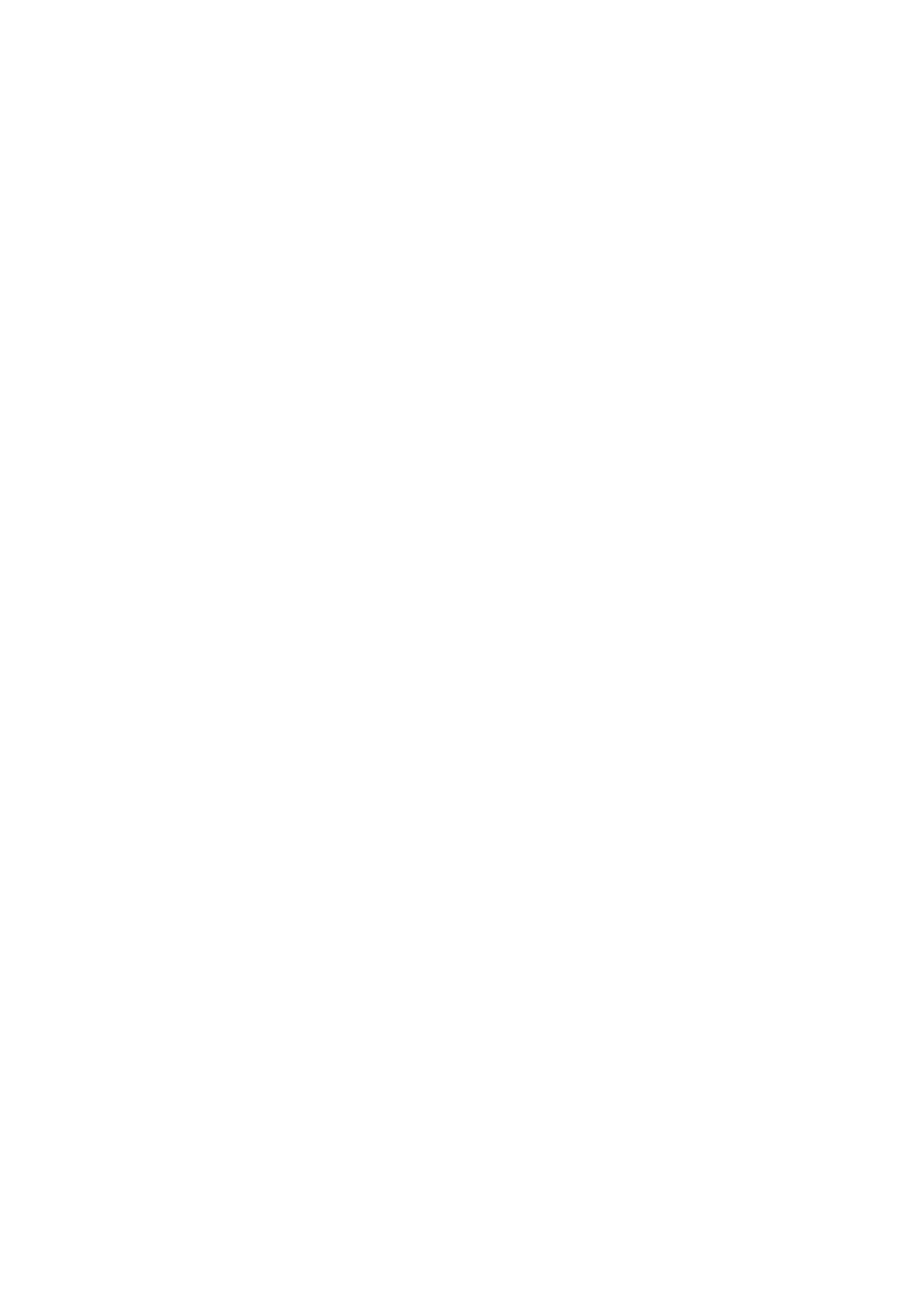Ministry of the Interior Publication 13/2017

# Government Action Plan against Human Trafficking 2016–2017

Ministry of the Interior, Helsinki 2017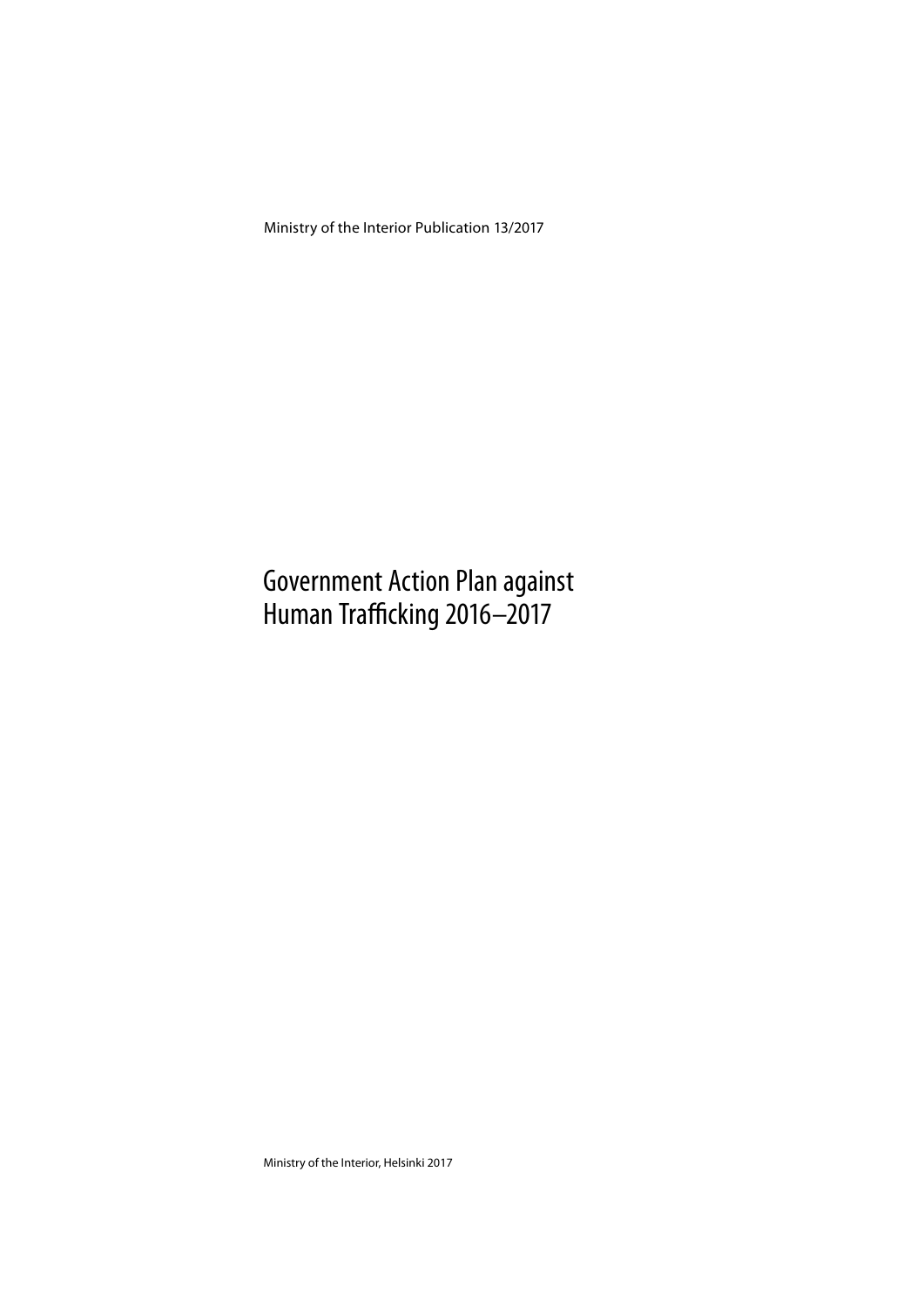

Sisäministeriö

ISBN: 978-952-324-134-3

ISSN: 2341-8524

Layout: Government Administration Department / Information Support and Publications Unit / Anitta Türkkan

Helsinki 2017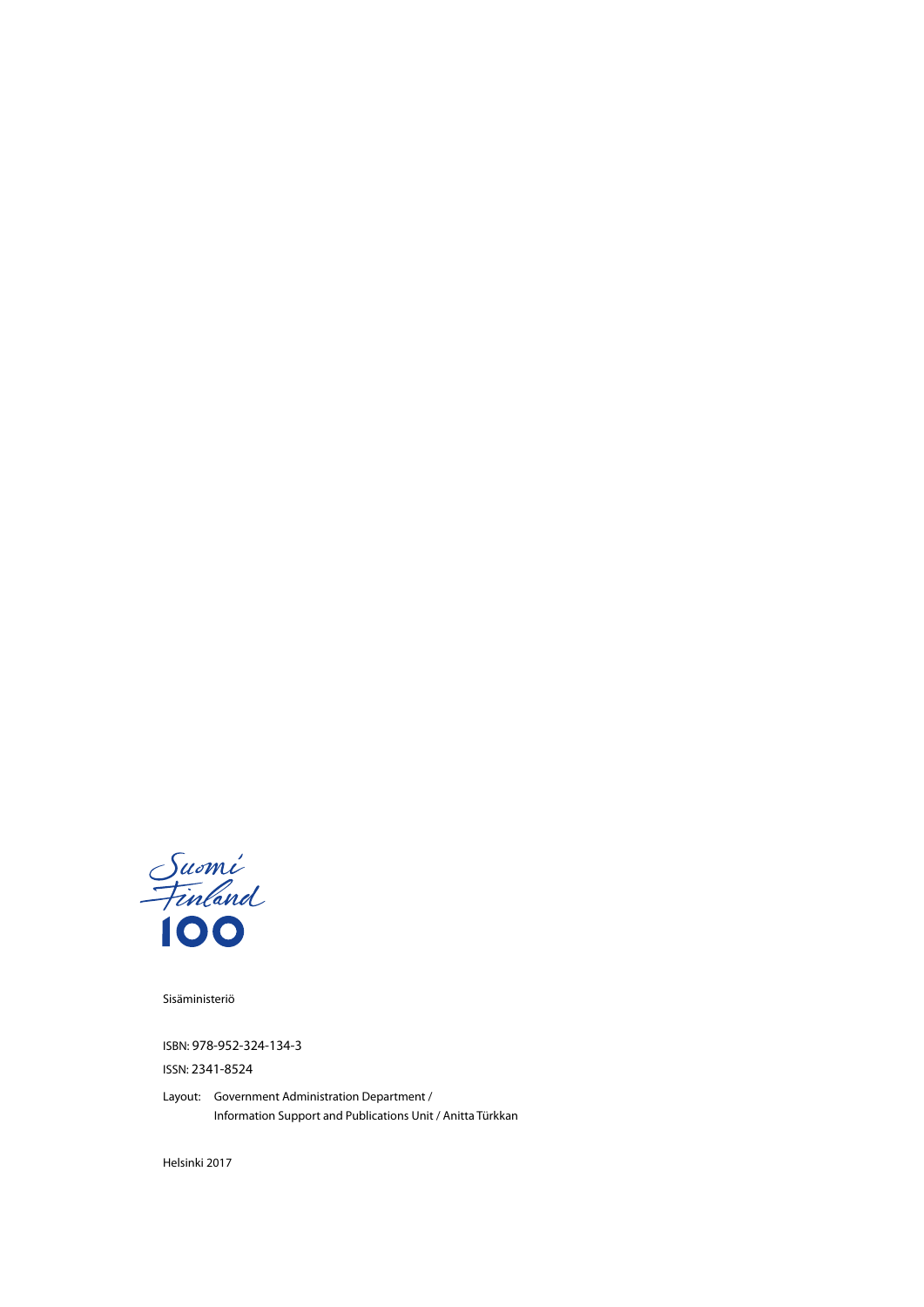# **Contents**

|                 |                                                                   | 5              |
|-----------------|-------------------------------------------------------------------|----------------|
|                 |                                                                   | $\overline{7}$ |
|                 |                                                                   | $\,8\,$        |
|                 |                                                                   | 9              |
|                 |                                                                   | 11             |
| <b>Measures</b> |                                                                   | 13             |
| 1               | Development of the coordination of anti-trafficking action and    | 13             |
| 2               | Enhancing the efficiency of outreach work and improving the       |                |
|                 | identification of and assistance for victims of human trafficking | 15             |
| 3               | Monitoring of legislation related to assistance for victims of    |                |
|                 |                                                                   | 22             |
| 4               |                                                                   | 24             |
| 5               |                                                                   | 27             |
| 6               | Enhancing the effectiveness of training related to action against |                |
|                 |                                                                   | 29             |
| 7               |                                                                   | 33             |
| 8               |                                                                   | 36             |
| 9               | Taking account of children's circumstances, best interests and    |                |
|                 |                                                                   | 38             |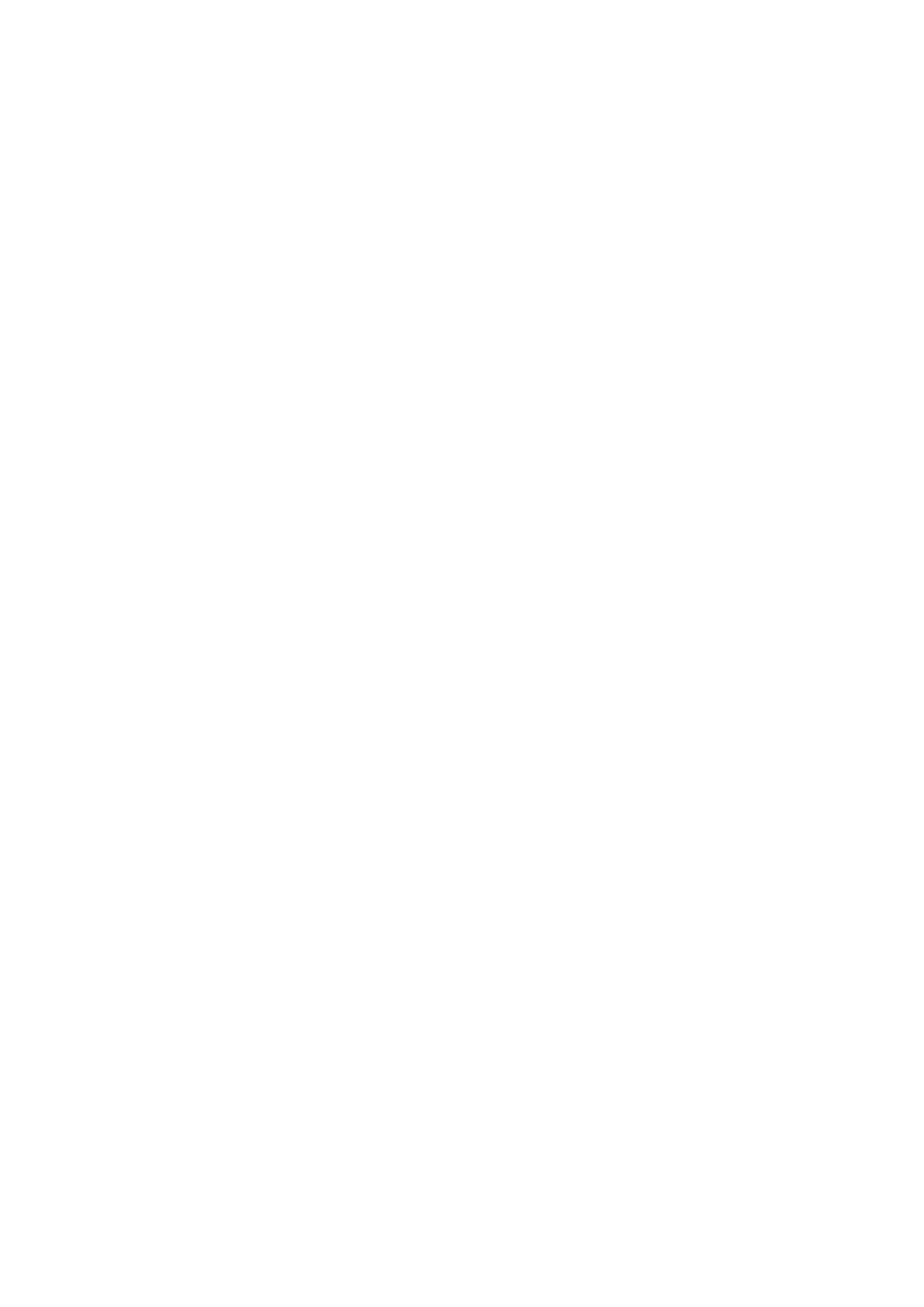### <span id="page-6-0"></span>**Human trafficking and the situation regarding Finland**

Human trafficking, and its attendant abuse, is considered one of the greatest human rights challenges of today. It is a serious crime involving violations of human dignity and integrity, and involves the exploitation and control of another human being. In most cases of human trafficking, victims are subjugated for the purpose of commercial exploitation. Such subjugation is gradual and prevents the victims from exercising their free will. Human trafficking has also been described as modern-day slavery.

A number of international obligations, which are considered in more detail below, involve action against human trafficking and deal with the punishment applicable to it. Trafficking and aggravated trafficking in human beings are punishable in Finland as offences against personal liberty under Chapter 25, sections 3 and 3a of the Criminal Code. Pursuant to the Criminal Code, an offender found guilty of human trafficking must be sentenced to imprisonment for at least four months and at most six years, while the aggravated form of the offence carries a prison sentence of at least two and at most ten years.

Cases of human trafficking that have come to light in Finland have concerned acts such as sexual and labour exploitation. New forms of human trafficking offences are continuously emerging. The National Rapporteur on Trafficking in Human Beings believes that human trafficking cases involving forced marriage or the exploitation of individuals in criminal activities are becoming more common. Cases of work-related exploitation have been detected in areas such as the restaurant sector. Public agencies such as the occupational safety and health authorities are encountering potential victims in workplaces. While many victims of human trafficking have come from abroad, cases have also arisen in which the victims were Finnish citizens.

In recent years, of approximately 20 to 30 suspected cases of human trafficking offences reported to the police, approximately five have been considered aggravated each year. A single human trafficking statistic can involve more than one offender and, correspondingly, more than one victim. Trafficking in human beings has been characterised as 'hidden crime', since both perpetrator and victim usually attempt to remain hidden from the authorities. Some human trafficking offences therefore remain concealed from both the au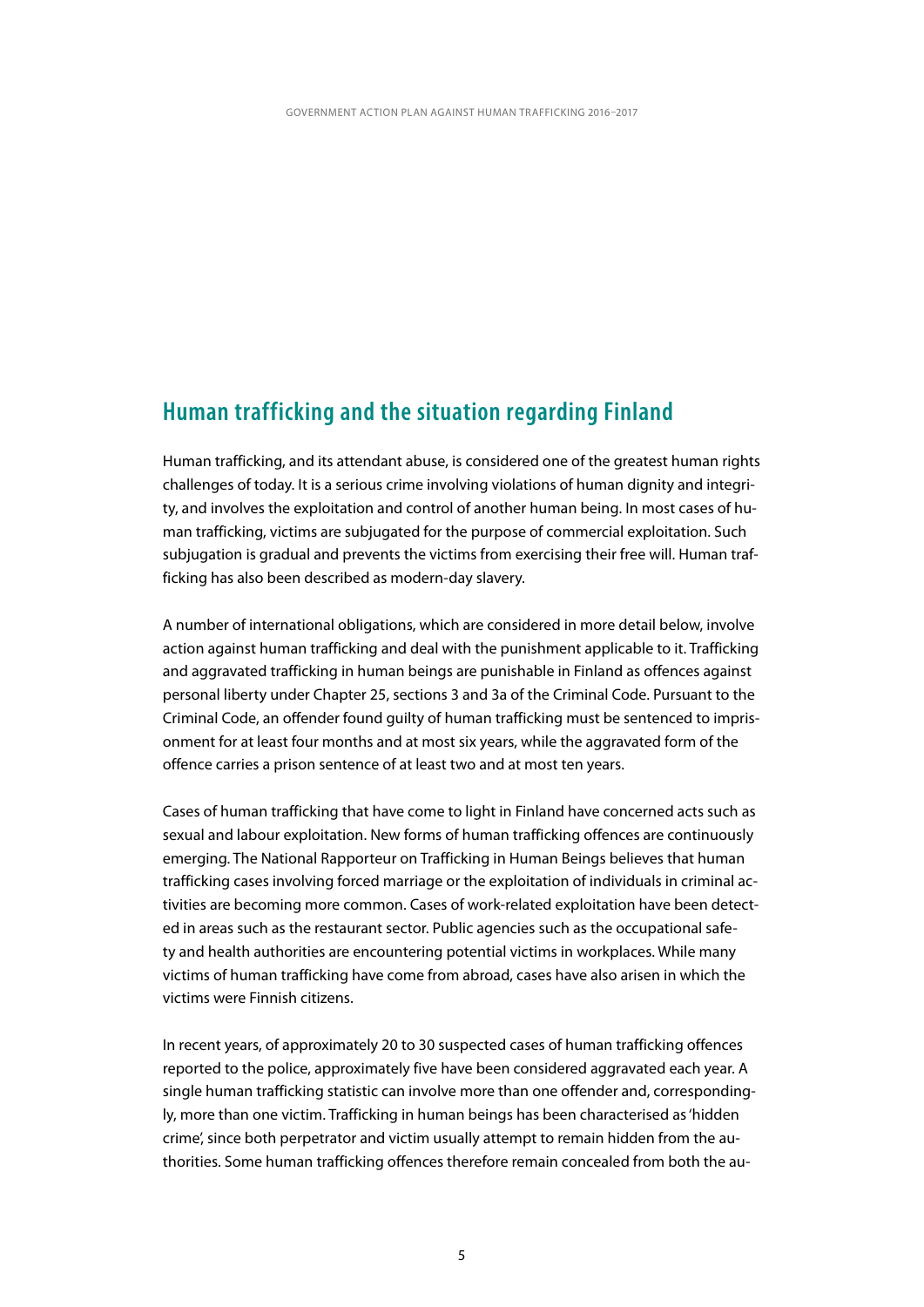thorities and other parties in contact with the victims, such as non-governmental organisations or other private actors.

The Joutseno Reception Centre coordinates activities, within the assistance system, which are tailored for victims of human trafficking in Finland. The assistance system had 89 clients by the end of 2015, with the number remaining between 84 and 90 during the same year. Some of these clients were referred to the assistance system in 2015, while others had been involved for a longer period. At the end of 2015, two clients were underage. Clients of the assistance system for victims of human trafficking represent 26 nationalities.

In 2015, a total of 52 new clients were referred to the assistance system, all of whom were of adult age. The number of women was almost double that of men. Most clients referred to the system had become victims of work-related exploitation. In seven cases referred to the system in 2015, the person had been involuntarily employed as a domestic help. In most such cases, the person had been forced to work as a domestic worker abroad, but individual cases also occurred within Finland. In 2015, victims of human trafficking involving forced marriage and forced criminal activity were also referred to the assistance system.

New clients during 2015 represented 19 nationalities; even in this client group, the largest groups were Nigerians and Finns. Nigerian victims of human trafficking tend to have been subjected to sexual exploitation in another Member State of the European Union.

Of the 29 persons referred to the assistance system in 2015, 20 had become victims in Finland and 20 had fallen victim to human trafficking as work-related exploitation. Seven of these had fallen victim to sexual exploitation. Two of the individuals who had fallen victim in Finland were classified in the category 'other' with respect to the type of victimisation. This classification refers to forms of human trafficking not directly related to sexual or work-related exploitation.

In its status report for 2015, the assistance system estimated that the large-scale entry of asylum seekers to Finland had an indirect impact on the lower number of referrals. The large-scale migration that began in summer 2015 burdened the staff of reception centres, the Finnish Immigration Service, police and the Border Guard in particular. This initially lowered the number of referrals to the assistance system, but the figures have clearly begun to rise since the beginning of 2016. From 1 January to 31 August 2016, a total of 96 new referrals were received by the system. Most referrals to the assistance system during that period involved persons residing in Finland as asylum seekers. Almost without exception, they had fallen victim to human trafficking before their arrival in Finland, for example when travelling to Europe from their home countries.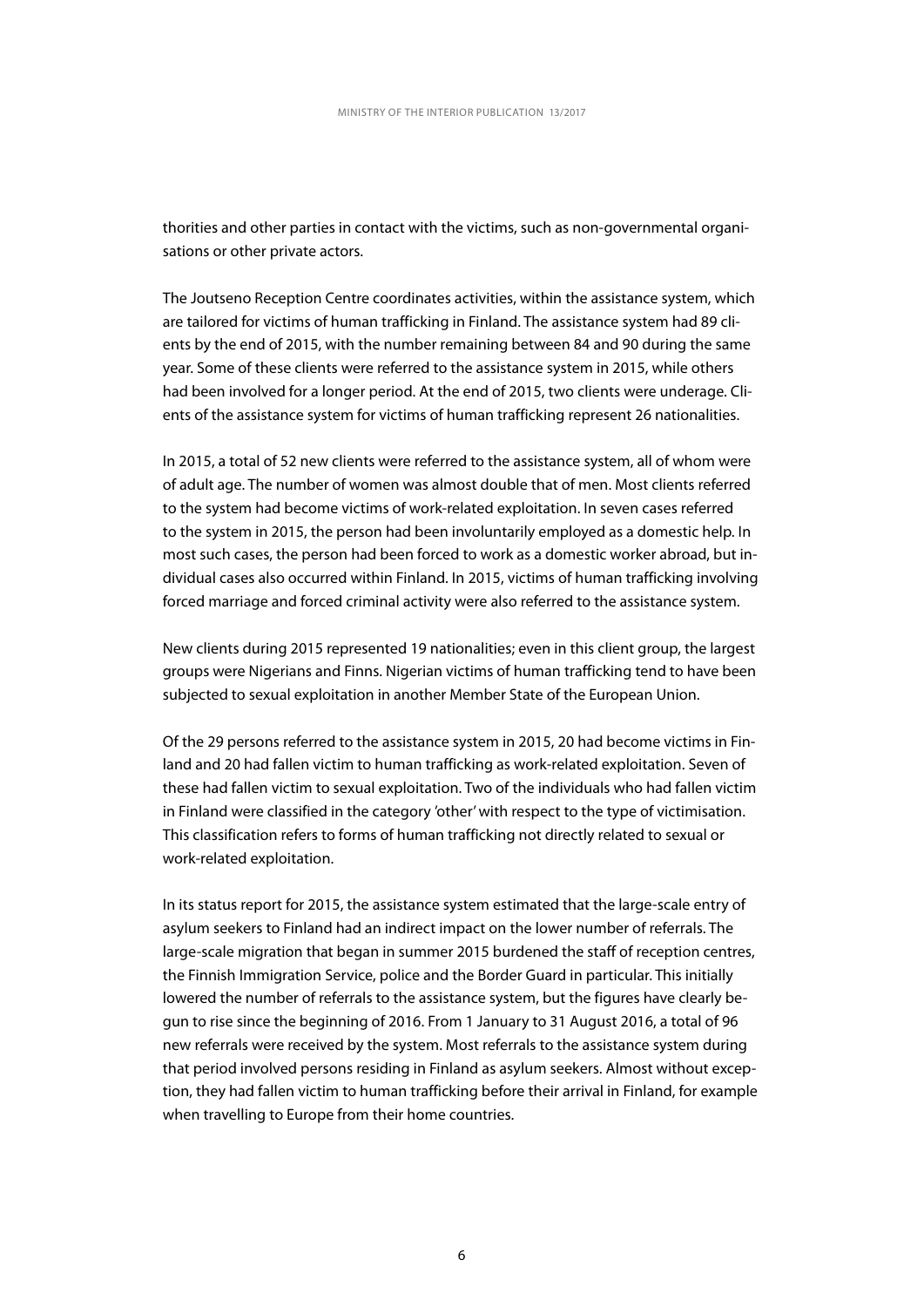<span id="page-8-0"></span>The changes in the applicant profile have also been taken into account in various ways in the work of the Government anti-trafficking structure, for example by engaging in closer cooperation with the bodies responsible for receiving asylum seekers. For instance, members of the Secretariat Coordinating Government Action against Human Trafficking have visited reception centres and emergency accommodation units for asylum seekers. The situation concerning asylum seekers has also appeared on the agenda at meetings of various international bodies — in which members of the Government anti-trafficking structure participate — regarding human trafficking.

The assistance system for victims of human trafficking cooperates with the Reception Unit at the Finnish Immigration Service in organising training on human trafficking in reception centres. The assistance system also actively participates in the training of other authorities and organisations. As awareness of human trafficking increases and people become more adept at identifying potential victims, the number of asylum seekers referred to the assistance system is likely to increase.

The Finnish Civil Society Platform against Trafficking in Human Beings chose issues related to the potential human trafficking of asylum seekers as the theme of its April 2016 meeting. These issues have also been dealt with in regional meetings arranged by Victim Support Finland in spring 2016 in cities such as Turku and Oulu, in which invited participants included not only representatives of local organisations and authorities, but also the Government Anti-trafficking Coordinator and representatives of the assistance system for victims of human trafficking.

Where applicable, needs arising from the latest developments in human trafficking were taken into account in the planning and focus areas of the measures included in this Action Plan. For example, the measure listed second in this Plan — which involves enhancing the efficiency of work aimed at reaching out to the victims of human trafficking, and identifying and assisting them — plays a key role with respect to asylum seekers who are already in Finland.

### **Steering of action against trafficking in human beings**

Finland's first national Action Plan against Trafficking in Human Beings was adopted on 25 August 2005. The special steering group appointed to monitor its implementation submitted a proposal to revise the Plan on 5 December 2007. The Revised National Plan of Action against Trafficking in Human Beings was adopted by a Government resolution on 25 June 2008. The revised plan paid particular attention to identifying the victims of human trafficking. As a matter of policy, it declared that the Ministry of the Interior is responsible for coordinating action against human trafficking.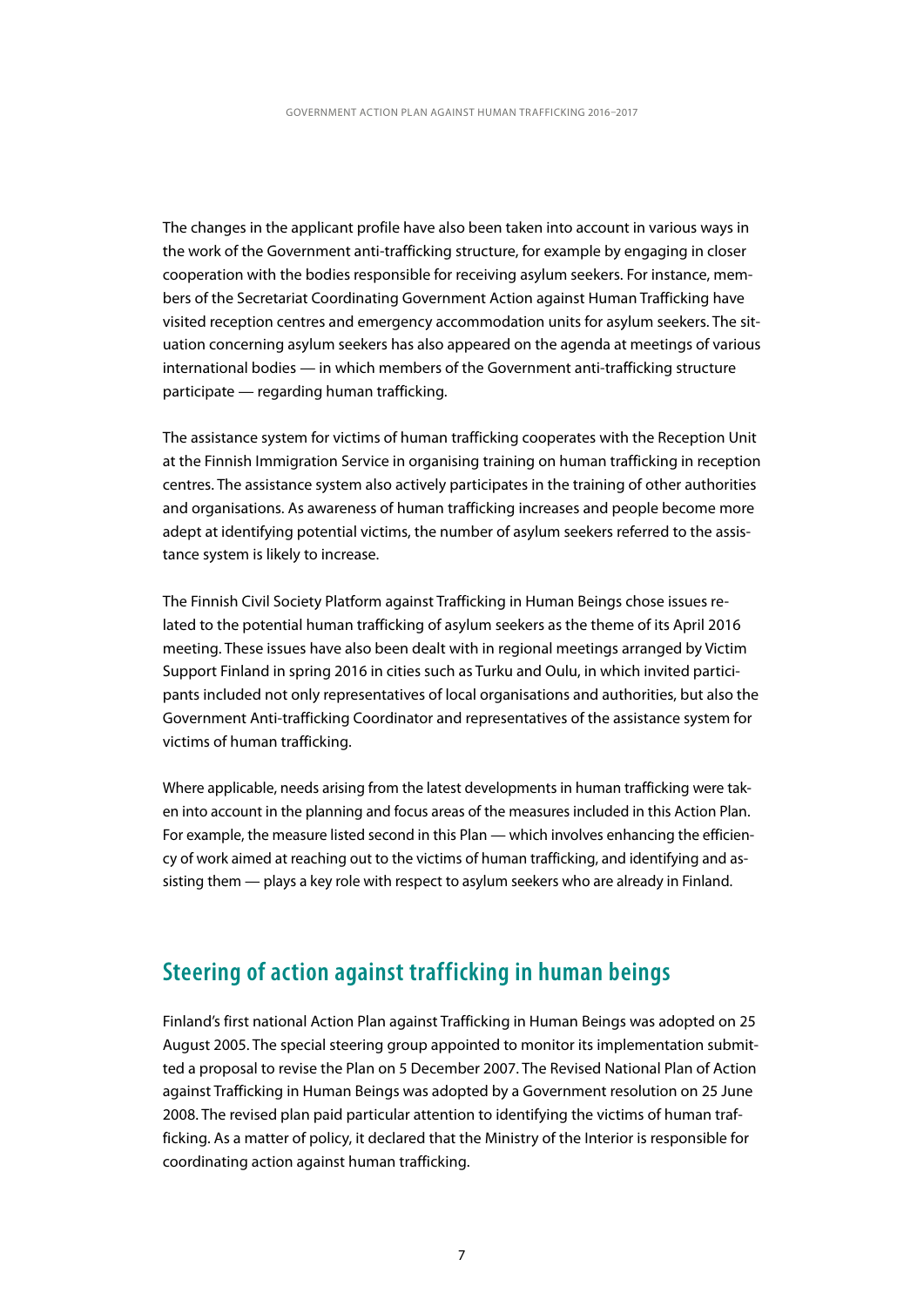<span id="page-9-0"></span>Legislation combating human trafficking was also comprehensively evaluated pursuant to the Revised National Plan of Action against Trafficking in Human Beings. Under the revised plan, the Government also appointed the Ombudsman for Minorities (currently Non-Discrimination Ombudsman) as the National Rapporteur on Trafficking in Human Beings from 1 January 2009. The Plan of Action resulted in both the partial reconstruction of criminalisations related to human trafficking and law drafting projects with respect to assisting the victims. The revised provisions in the Criminal Code on human trafficking entered into force on 1 January 2015, while the legal amendments concerning assistance for victims of human trafficking did so on 1 July 2015. Simultaneously, the title of the act in question was revised to become the Act on the Reception of Persons Applying for International Protection and Identifying and Assisting Victims of Trafficking in Human Beings. The title of the Act now directly specifies official duties in relation to the victims of trafficking in human beings.

According to the 14 December 2012 decision by the ministerial working group on internal security, on 20 March 2013 the Ministry of the Interior appointed a working group to draft a proposal for the organisation of the cross-sectoral monitoring and coordination of action against human trafficking by the Government. The working group submitted its proposal on 20 June 2013. As proposed by the working group, the Government Anti-Trafficking Coordinator began his activities in the Police Department of the Ministry of the Interior on 1 June 2014. The Coordinator's duties include arranging cross-administrative matters related to anti-human trafficking activities and participating in the related international cooperation.

The Government Anti-Trafficking Coordinator was also given the task of preparing a proposal on the future organisation of anti-trafficking coordination by the Government. The resulting draft was circulated for comments on 7 January 2015. The Coordinator continued with the preparations thereafter and the coordination structure began operating in autumn 2015.

### **Coordination of action against trafficking in human beings**

The coordination structure for action against trafficking in human beings includes the ministerial working group on internal security and the administration of justice and the meeting of permanent secretaries both of which oversee the related activities, the Secretariat Coordinating Government Action against Human Trafficking, the Government Anti-Trafficking Coordinator, and network cooperation led by the Anti-trafficking Coordinator, all of which were appointed for the term 19 August 2015 to 31 May 2017. The representatives of all key ministries engaged in anti-trafficking efforts are members of the Secretariat Coordinating Government Action against Human Trafficking. As necessary, the Secretariat consults experts such as the National Rapporteur on Trafficking in Human Beings.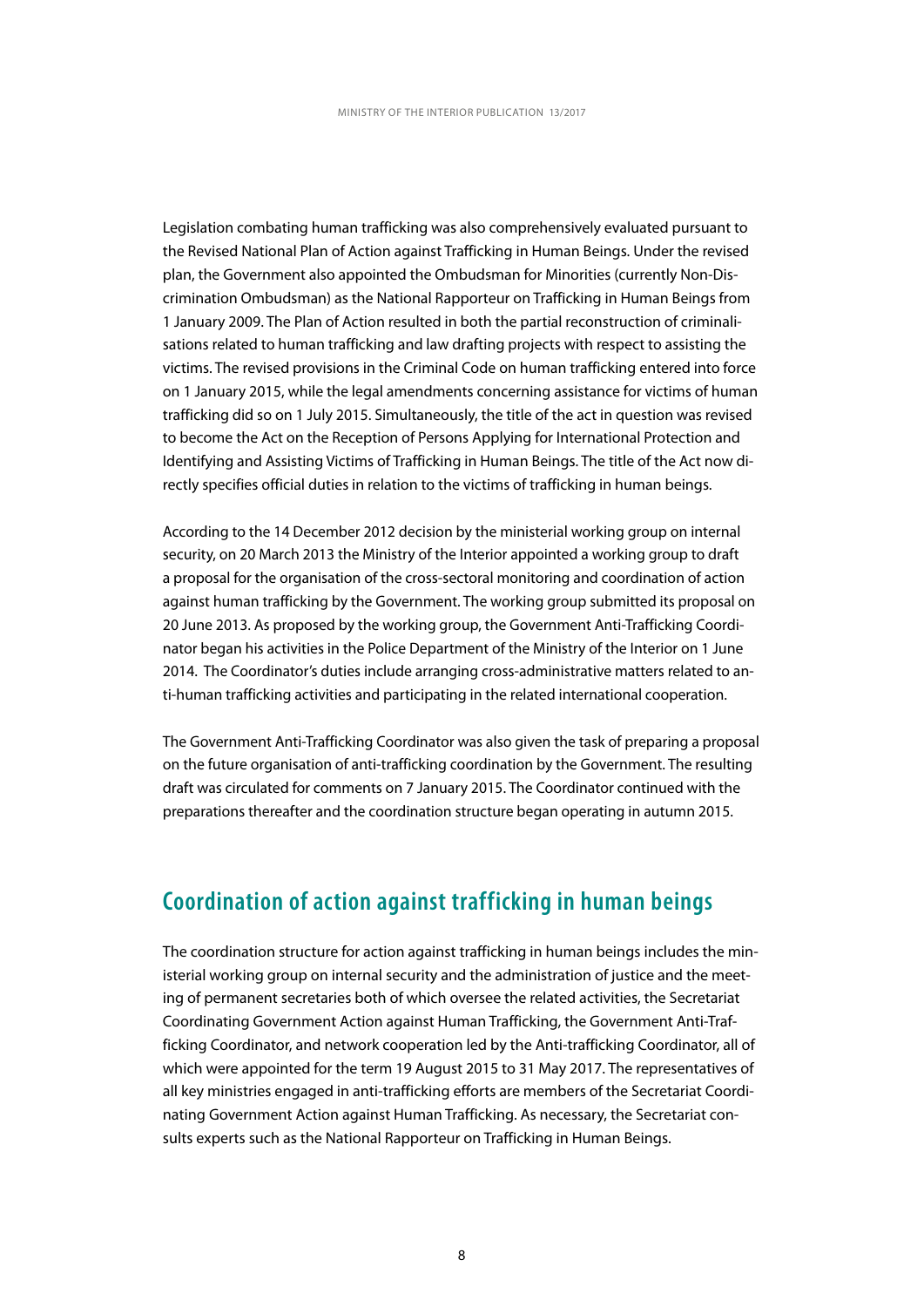<span id="page-10-0"></span>Experts from bodies considered key in terms of anti-trafficking activities were invited to join the Government anti-trafficking network. The network has a broad-based membership including representatives of various authorities, such as the assistance system for victims of human trafficking and the National Police Board, as well as civil society (including labour market) organisations. A total of 27 actors are currently members of the network. The Anti-trafficking Coordinator participates regularly in the various activities of the Finnish Civil Society Platform against Trafficking in Human Beings, which is coordinated by Victim Support Finland.

### **Reporting on human trafficking and international obligations**

Finland's actions against trafficking in human beings are regularly evaluated by national and international actors. For each measure, this Action Plan specifies a set of related national and international recommendations concerning action taken against trafficking in human beings in Finland.

The Non-Discrimination Ombudsman, who is Finland's National Rapporteur on Trafficking in Human Beings, prepares a regularly submitted report on human trafficking issues. The first of these reports was issued for 2010, and the following ones for 2011 to 2014. The Non-Discrimination Ombudsman submits a report on human trafficking and the related phenomena to the Government each year, and to Parliament at four-year intervals.

There is also a raft of international obligations concerning action against trafficking in human beings. The first example of these is the Protocol to Prevent, Suppress and Punish Trafficking in Persons to the United Nations Convention against Transnational Organized Crime (Finnish Treaty Series 70-71/2006), adopted by Finland in 2006. The UNODC, the United Nations Office on Drugs and Crime, is a key expert body on action against human trafficking, which regularly disseminates information on human trafficking offences and the related measures taken — particularly those related to criminal liability — in the publication Global Report on Trafficking in Persons. The UNODC is also responsible for conferences and working groups involving parties to the above-mentioned Convention and its Protocol. Finland participates actively in these.

Secondly, there is the Council of Europe Convention on Action against Trafficking in Human Beings (Treaty Series 43–44/2012). The Council of Europe's Group of Experts on Action against Trafficking in Human Beings, GRETA, conducted its first evaluation round on Finland in 2013–2014 and published the related report on 4 June 2015. Recommendations on the implementation of the Convention were issued to Finland at the meeting of the Parties to the Convention on 15 June 2015 (document CP(2015)1). The four-year evalua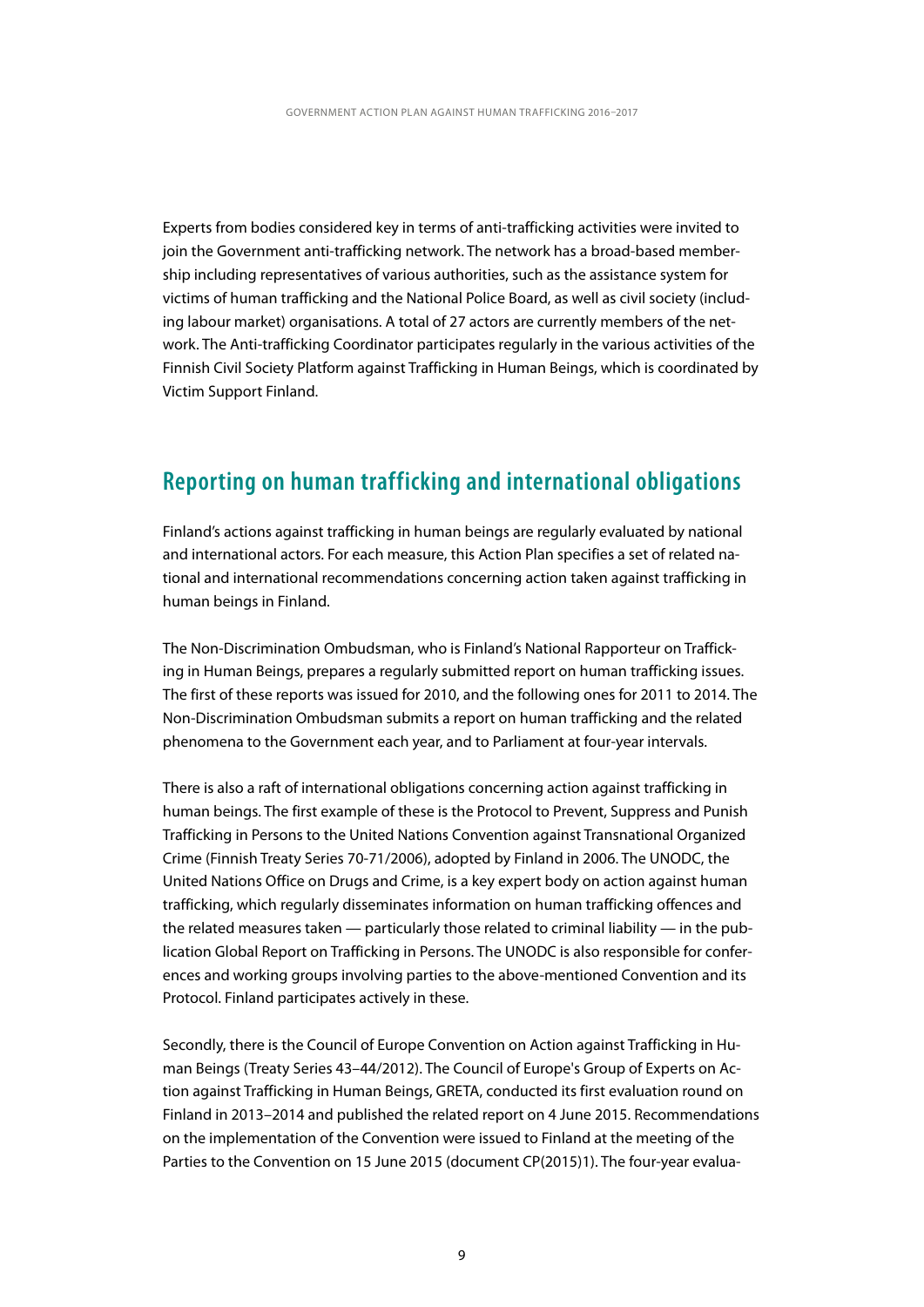tion rounds concerning the implementation of the Convention are consecutive in nature. The Council of Europe also engages in other types of active cooperation against human trafficking, including regular high level and expert joint meetings, and the development of anti-trafficking best practices and training materials.

With regard to international contractual obligations regarding human trafficking, the Convention Concerning Forced or Compulsory Labour (No. 29), adopted by the International Labour Organization ILO in 1930, should also be mentioned. The Convention, which aims at ending all forced labour, was ratified by Finland in 1935 (Treaty Series 44/1935). In all, 178 countries have ratified the Convention. ILO supplemented the Convention Concerning Forced or Compulsory Labour with a new Convention in 1957. ILO Convention No.105 seeks to prohibit the use of any form of forced or compulsory labour as a means of punishment and discrimination, and in promoting economic activity. Finland ratified this Convention in 1960 (Treaty Series 17/1960). ILO Convention No.182, concerning the prohibition and immediate action for the elimination of the worst forms of child labour, entered into force in 1999. Finland ratified this Convention in 2000 (Treaty Series 16/2000).

In June 2014, the International Labour Conference adopted a new Protocol and a Recommendation with respect to ILO Convention No. 29 on Forced Labour, which dates back to 1930. The Protocol aims to prevent human trafficking related to forced labour and to improve the position of victims. The Protocol deals with various topics, including the securing of legal remedies for victims and punishments for persons guilty of using forced labour in relation to human trafficking. The ratification process for the Protocol is pending in Finland. Within each Member State that ratifies it, the Protocol will enter into force 12 months from the date on which the ratification is registered.

Several human rights treaties binding on Finland, including the United Nations International Covenant on Economic, Social and Cultural Rights (Treaty Series 6/1976), the United Nations Convention on the Elimination of all Forms of Discrimination against Women (Treaty Series 67–68/1986) and the United Nations Convention on the Rights of the Child (Treaty Series 59–60/1991) impose obligations to take measures against human trafficking. Monitoring of the implementation of a number of human rights treaties involves reporting obligations, in which account must be taken of human trafficking issues where appropriate. For instance, the UNOCD collects statistical information on action taken against trafficking in human beings, including in Finland. Practices for coordinating the information submitted to the UNOCD are examined well in advance of the next reporting round, in collaboration with the competent ministries. In accordance with these international obligations, it is crucial that a human rights-based approach be adopted in all action taken to prevent human trafficking.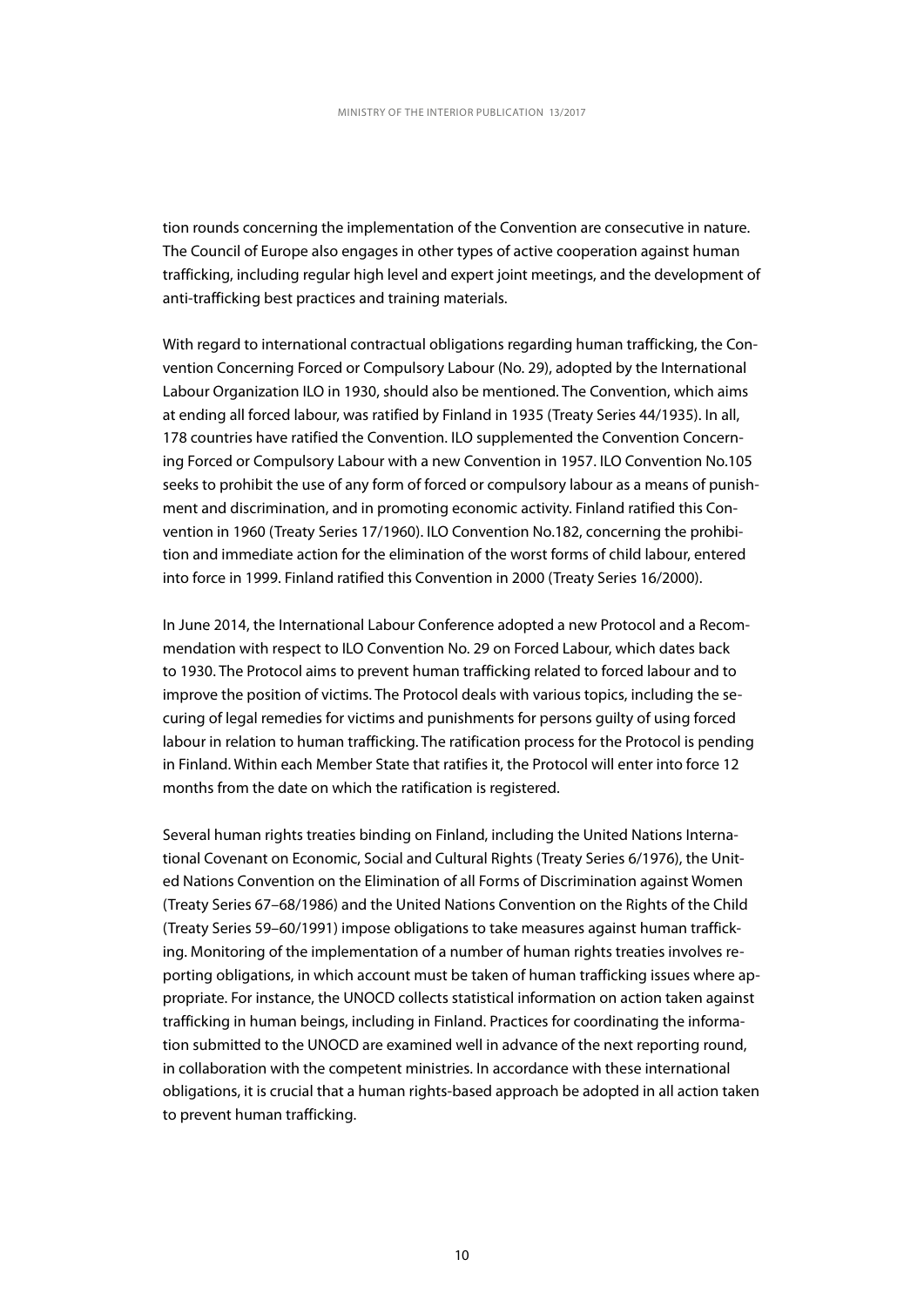<span id="page-12-0"></span>Finland participates in the European Union's action against trafficking in human beings, which is based on the Directive of the European Parliament and of the Council on preventing and combating trafficking in human beings and protecting the victims. The European Commission monitors the implementation of this Directive. Two anti-trafficking cooperation networks operate in connection with the European Commission, one for rapporteurs on human trafficking and the corresponding mechanisms, and the other for representatives of civil society. Both networks, in which Finland has active representation, organise meetings at regular intervals. The European Union is also a key source of funding for action — taken in Member States and by non-governmental organisations active within them — against trafficking in human beings. Funding targeted at, for example supporting the victims of human trafficking in Finland through the Internal Security Fund, one of the EU Home Affairs Funds, is referred to in measure 2. In addition, the European Commission has opened two EU-wide, individual funding application procedures for anti-trafficking action.

The Nordic Council of Ministers' active measures taken to combat human trafficking should be mentioned first with regard to regional anti-trafficking cooperation. The Council of Ministers runs a special anti-trafficking programme in which attention has been paid to issues such as combating human trafficking related to labour exploitation and the judicial processes regarding human trafficking offences. Various inter-Nordic, anti-trafficking projects are related to the programme. The Council of the Baltic Sea States is also highly active in combating human trafficking. Examples include projects involving training for the staff of foreign missions in member states of the Council of the Baltic Sea States, and action taken by the municipal sector to combat human trafficking.

It should also be noted that comprehensive information is available on action taken against human trafficking in various countries, for example in the Trafficking in Persons Report (the 'TIP Report'), published by the U.S. Department of State, which also includes an evaluation of the status of Finland's anti-trafficking actions.

### **Action Plan against Human Trafficking**

The above-mentioned reports and the opinions based on them, as well as measures included in previous planning documents, provide the basis for the development of national action against human trafficking. These have been reviewed by the Secretariat Coordinating Government Action against Human Trafficking. The Secretariat has also reviewed the situation picture concerning human trafficking from a variety of angles. Among the various examples of this, we could begin by citing the change in profiles associated with human trafficking offences and the related victims, including forced marriages and similar arrangements, and the fact that compulsion to participate in criminal activity is becoming more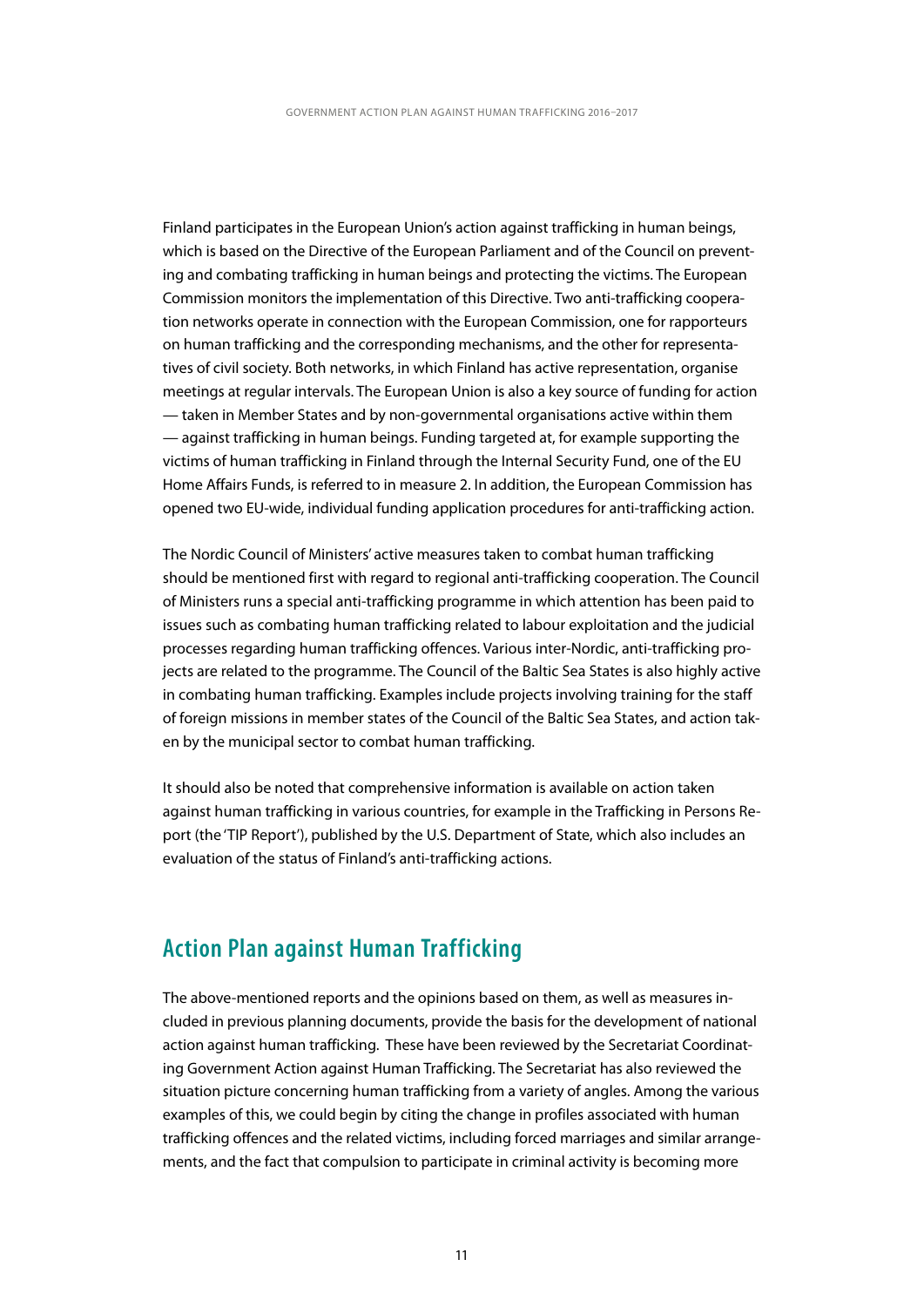common in western countries. With regard to the situation picture, the dynamics between human trafficking and the facilitation of illegal entry, and issues related to identifying victims of human trafficking who have arrived as asylum seekers, have also been reviewed.

In addition, discussions with various experts have highlighted the need to update the steering of action against trafficking in human beings, as observed in several reports on Finland and human trafficking, including the report by the National Rapporteur on Trafficking in Human Beings for 2014 and Council of Europe recommendation CP(2015)1. However, the same discussions have also emphasised the need to restrict any possible plan, in order to ensure the balanced targeting — in operational terms — of limited resources.

The measures required by this Government Action Plan will be implemented within the framework of the available financial resources. They will therefore not require funding in addition to known, new sources of funding, such as the appropriations of the Internal Security Fund reserved for action against trafficking in human beings. It should be mentioned that the active charting of new sources of funding is covered in decisions such as that made on 24 March 2015 by the Government plenary session on Parliament's position regarding the report by the National Rapporteur on Trafficking in Human Beings for 2014, according to which long-term funding will be secured for non-governmental organisations involved in providing assistance for victims of human trafficking.

As regards funding, it is also worth mentioning the support provided by the Finnish Slot Machine Association (RAY), in accordance with the applicable legislation on funding via non-profit organisations for the promotion of health and social wellbeing. On the basis of need, aid from RAY can be targeted at organisation-based assistance for victims of human trafficking provided via non-statutory services. The scope of such aid could cover activities undertaken prior to work for which the public sector is responsible, or support work provided subsequent to action taken by the public assistance system. RAY can also be actively involved in developing new and innovative forms of assistance and support. In 2016, RAY's aid for action against trafficking in human beings is targeted at activities such as the coordination of organisations' anti-trafficking work, and developing outreach working methods and identification of victims, and low-threshold assistance as part of the basic work undertaken by organisations.

For each measure included in this Action Plan, the related area of anti-trafficking action is specified. Four such areas are listed in most cases. These are the prevention of human trafficking, protection of victims, measures related to bringing offenders to justice, and collaboration with various actors. Internationally, these are usually referred to as the '4 Ps': prevention, protection, prosecution and partnership.

When specifying the time span of the Action Plan, account was taken of the fact that the term of the Secretariat Coordinating Government Action against Human Trafficking will end in 2017.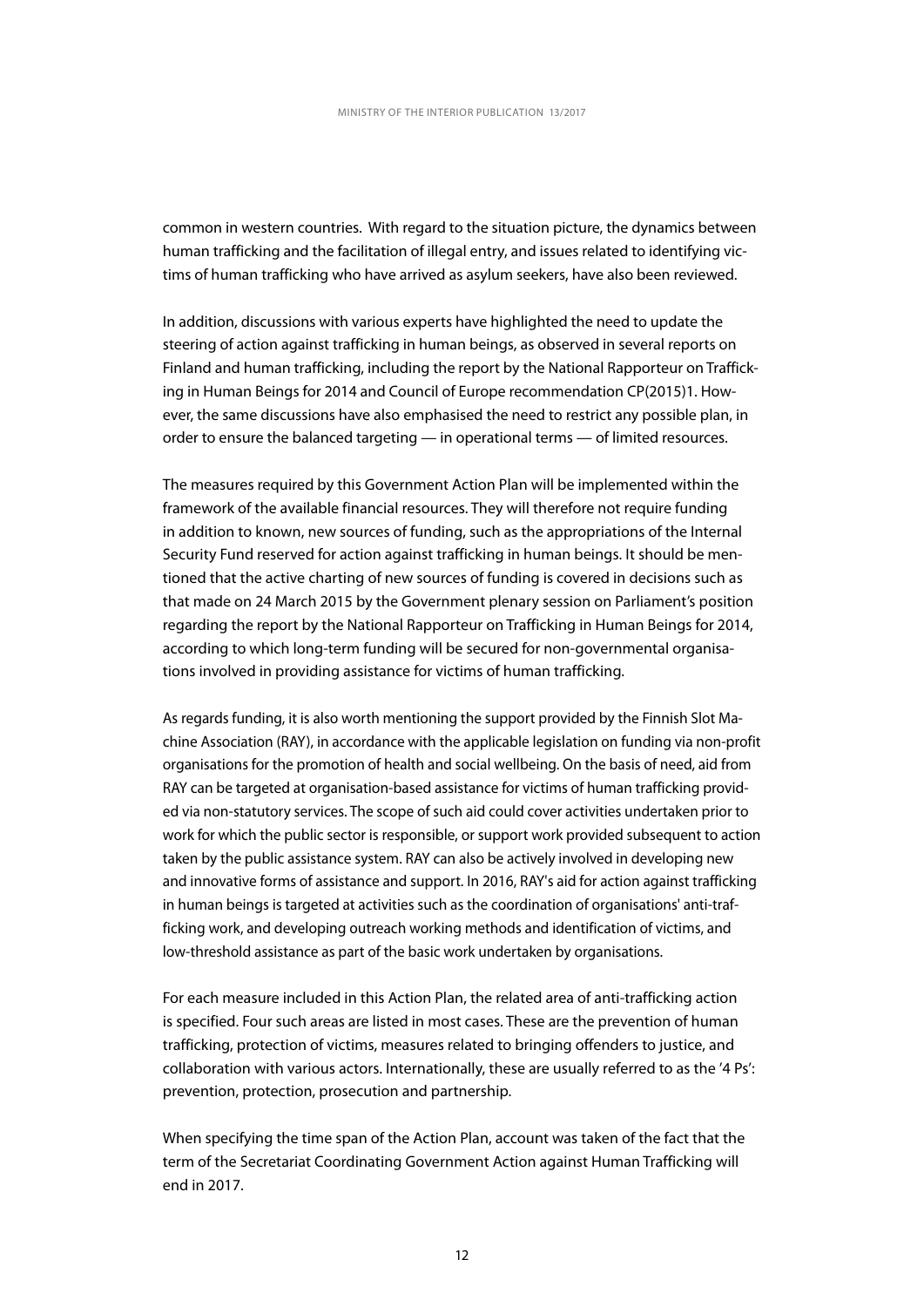# <span id="page-14-0"></span>**Measures**

### **1 Development of the coordination of anti-trafficking action and national cooperation**

The structure of Government action against human trafficking is based on the working group proposal issued in 2013 on organising the cross-administrative monitoring and coordination of anti-trafficking action within the Government. On this basis, the Government Anti-trafficking Coordinator began his activities at the Ministry of the Interior in 2014. The term of this new, fixed-term position will end on 31 May 2017.

The Government coordination structure of action against human trafficking involves not only the ministerial working group on internal security and the administration of justice and the meeting of permanent secretaries, but also the Secretariat Coordinating Government Action against Human Trafficking and the Government anti-trafficking network. Similarly to the Government Anti-Trafficking Coordinator, the Secretariat was appointed for a fixed period until 31 May 2017.

Consideration of the further development and organisation of coordination tasks will be based on the experiences currently being collected on such activities. These experiences have been highly positive so far and encouraging feedback has been received from non-governmental organisations, for example. Many of the statements received on the draft version of this Action Plan suggested that the coordination structure and position of the Government Anti-Trafficking Coordinator should be made permanent. National anti-trafficking cooperation has improved, arrangements for data collection have been developed within the administration, and the funding of action against human trafficking has been augmented in many respects. The efficiency of international anti-trafficking cooperation has also improved, due to the active efforts of the coordination structure.

The Secretariat Coordinating Government Action against Human Trafficking will monitor this Action Plan in line with the Government's standard procedures, by listing the measures for which each actor is responsible. Progress made will be monitored on a regular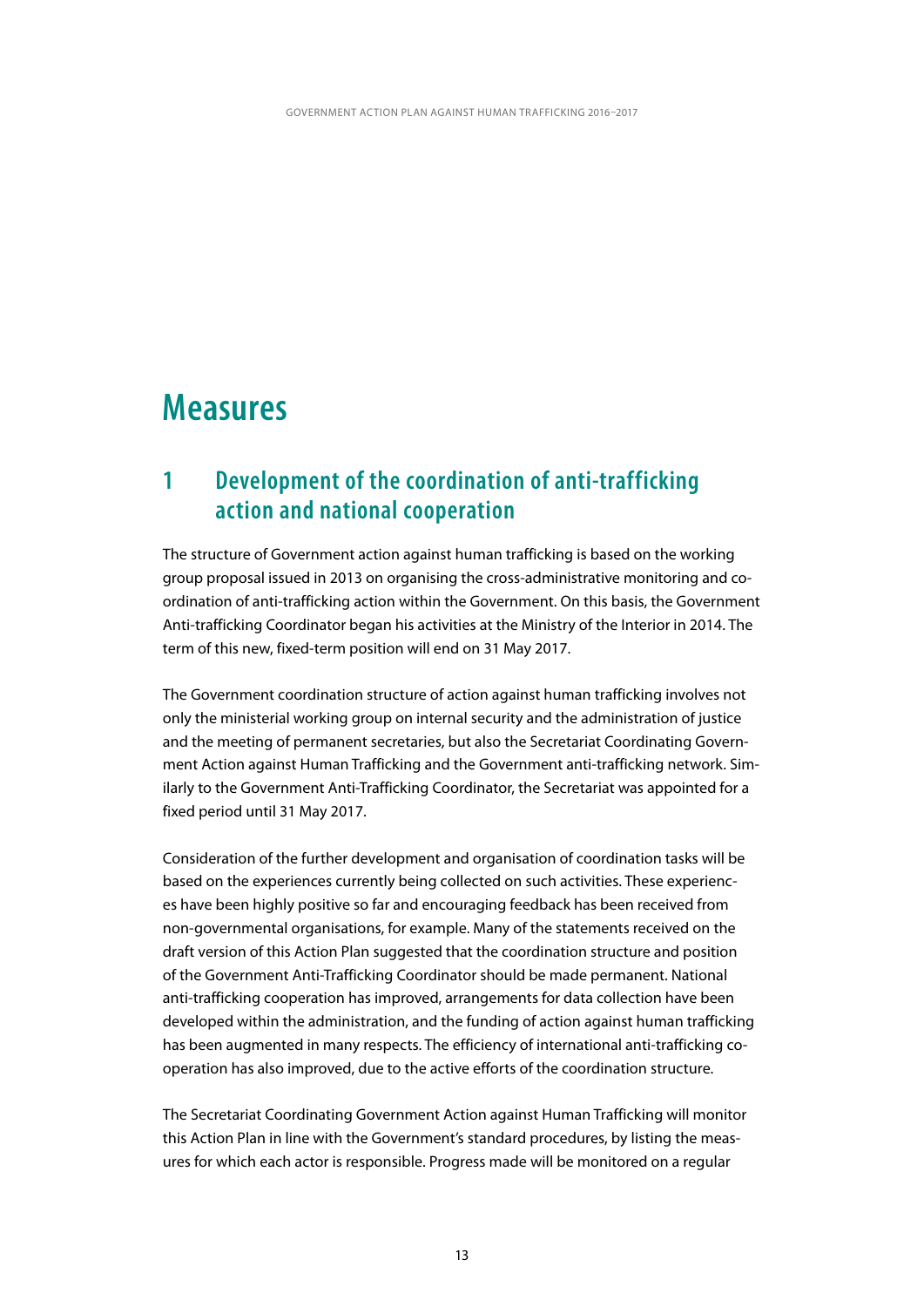basis by the Secretariat, in consultation with the National Rapporteur on Trafficking in Human Beings, among other parties.

Well before the end of its term of office and in collaboration with actors within the coordination structure of Government action against human trafficking, the Government Anti-Trafficking Coordinator will prepare a proposal on the future of coordination activities. Possible legislative needs on anti-trafficking coordination will also be considered within this context.

1.1 Preparation of a proposal for the future of coordination, taking account of possible legislative needs in this respect.

Responsible ministry: Ministry of the Interior

Time frame: 2016–2017

Area of anti-trafficking activity: cooperation with various actors

Relates to:

- The Government plenary session decision of 24 March 2015 on Parliament's position regarding the report by the National Rapporteur on Trafficking in Human Beings for 2014: preparation of legislation on the activities of the Government Anti-Trafficking Coordinator.
- The recommendation included in the report by the National Rapporteur on Trafficking in Human Beings for 2014 on the preparation of legislation concerning the activities of Government Anti-Trafficking Coordinator (see the previous section).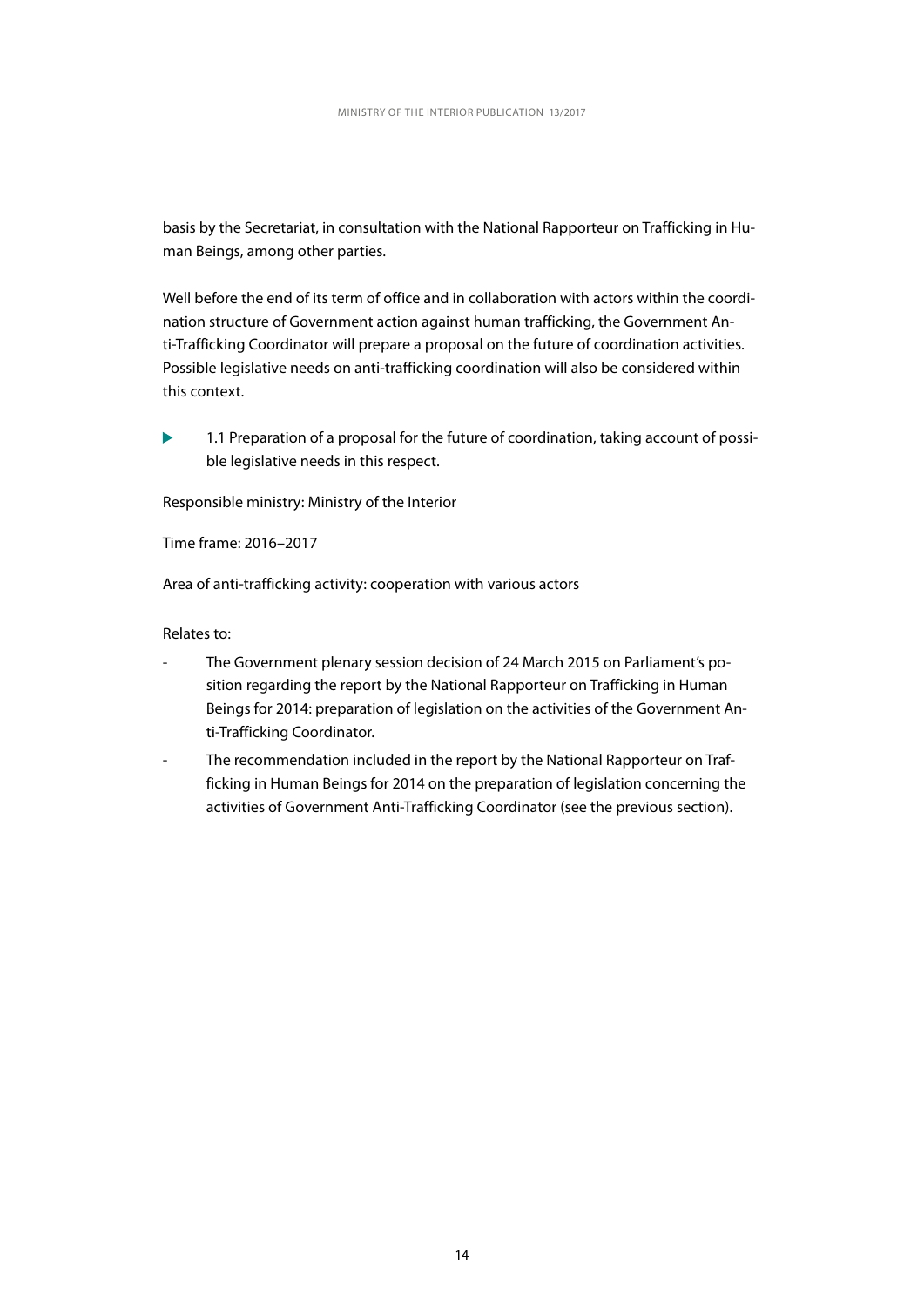### <span id="page-16-0"></span>**2 Enhancing the efficiency of outreach work and improving the identification of and assistance for victims of human trafficking**

#### **Documenting the national referral mechanism**

Development needs regarding action against human trafficking have been discussed within the Secretariat Coordinating Government Action against Human Trafficking and via networked cooperation, including with NGOs. In this context, in accordance with the existing international examples, documenting Finland's national referral mechanism — i.e. the system for identifying victims of human trafficking and referring them to services — has been considered a good starting point. Firstly, this facilitates the acquisition of information on prevailing practices for all of the cooperating parties, enabling the development of the procedures in question in the second stage.

The national referral mechanism as a concept and the related practices have been developed through international cooperation. One of the main participants in this is the Organization for Security and Co-operation in Europe, the OSCE, which has published a practical handbook on the mechanism.

In the first instance, Finland's national referral mechanism will be documented as concisely and descriptively as possible. Another aim is to assist the parties involved in the Government anti-trafficking network in forming an overall picture of the identification of victims of human trafficking and their referral to assistance. This is important to the future development of anti-trafficking work and will help to ensure that everyone working on the referral of victims of human trafficking operates according to uniform principles. The document concerning the referral mechanism — and the related process descriptions — will be supplemented, as necessary, on the basis of development efforts within, for example the assistance system for victims of human trafficking and organisations.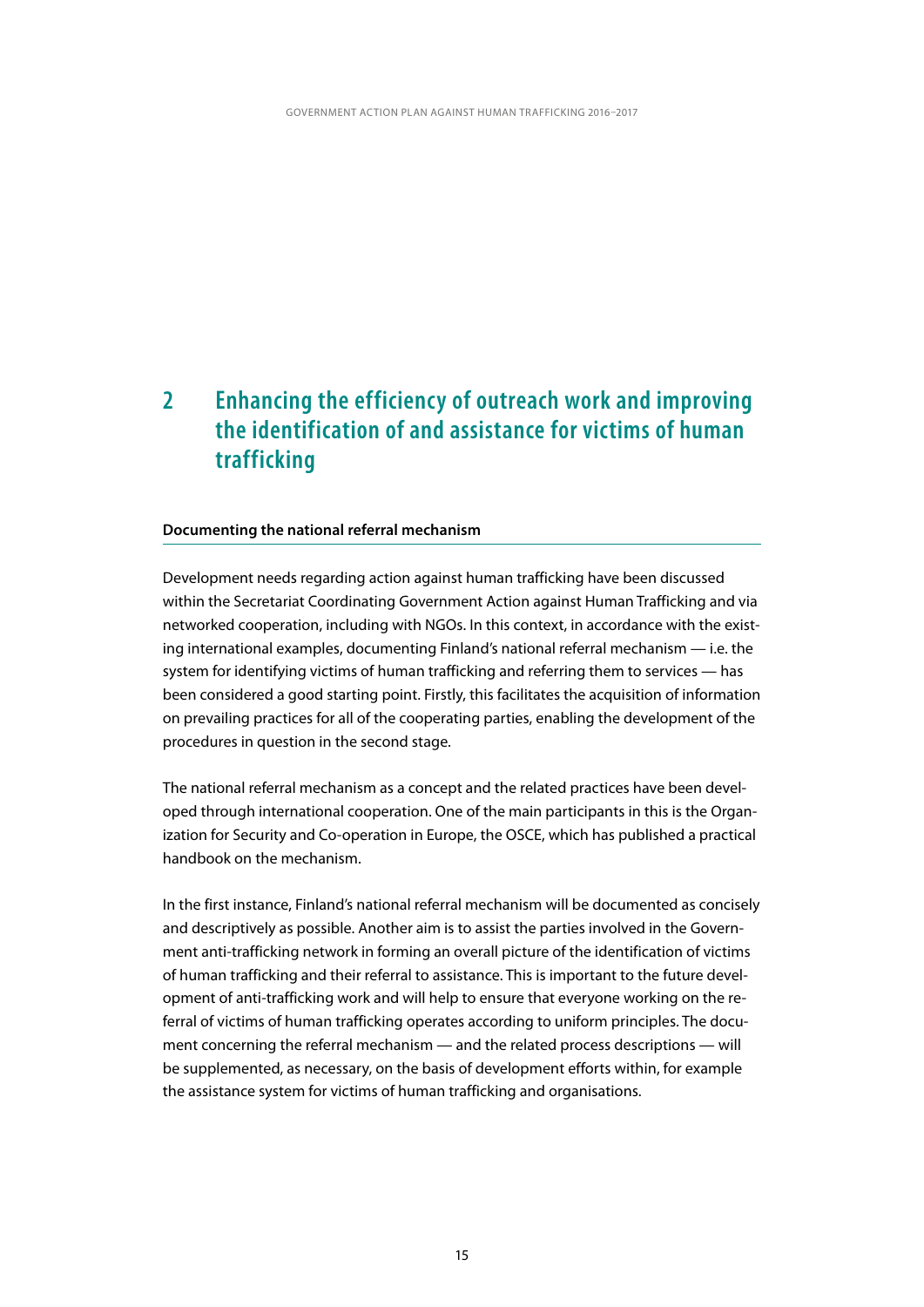Work on the national referral system will be undertaken within the framework of the anti-trafficking network. This work will be organised under the leadership of the Government Anti-Trafficking Coordinator and its implementation will be monitored by the Secretariat Coordinating Government Action against Human Trafficking. Development of the referral mechanism will continue within the scope of funding for outreach work and the referral of victims of human trafficking. In this case, too, documenting the national referral mechanism will be coordinated through the coordination structure of Government action against human trafficking.

#### **Development of outreach work concerning victims, victim identification and assistance**

In recent years, an average of 50 new victims of human trafficking have been referred to the national assistance system each year. In the experience of organisational actors engaged in outreach work, frightened victims of human trafficking, in particular, have not dared to seek assistance from the authorities. This hidden problem hampers the investigation and prevention of human trafficking offences. However, so far it has not been possible to collect precise information on the number of such victims and the extent of trafficking hidden in this manner, or on the actual effect such issues have on seeking assistance.

Improving the identification of victims of human trafficking will require actions such as the more accurate observation of the various aspects of the human trafficking phenomenon, and the further development of cooperation between organisations and the authorities. The particular strength of outreach work and assistance provided by the third sector lies in the establishment of contact with individuals in a vulnerable position and the provision of advisory and support services on a low threshold basis. This clearly encourages victims of human trafficking to seek help from the authorities too. Development efforts must also take account of changes in the human trafficking phenomenon.

Work in the third sector also focuses on enhancing trust — among known human trafficking victims — in the authorities responsible for assistance and criminal investigation; another emphasis is on making human trafficking offenders criminally liable for their actions. It is particularly important to reach people who lack residence permits. This is difficult within the framework of outreach work by third-sector organisations, let alone through action taken by the authorities.

It should be noted that churches and religious communities also engage in assistance activities close to people, where these are relevant to reaching the victims of human trafficking. If the individuals in question so wish, such communities can also offer spiritual assistance to traumatised individuals, which may be a crucial service for victims of human trafficking.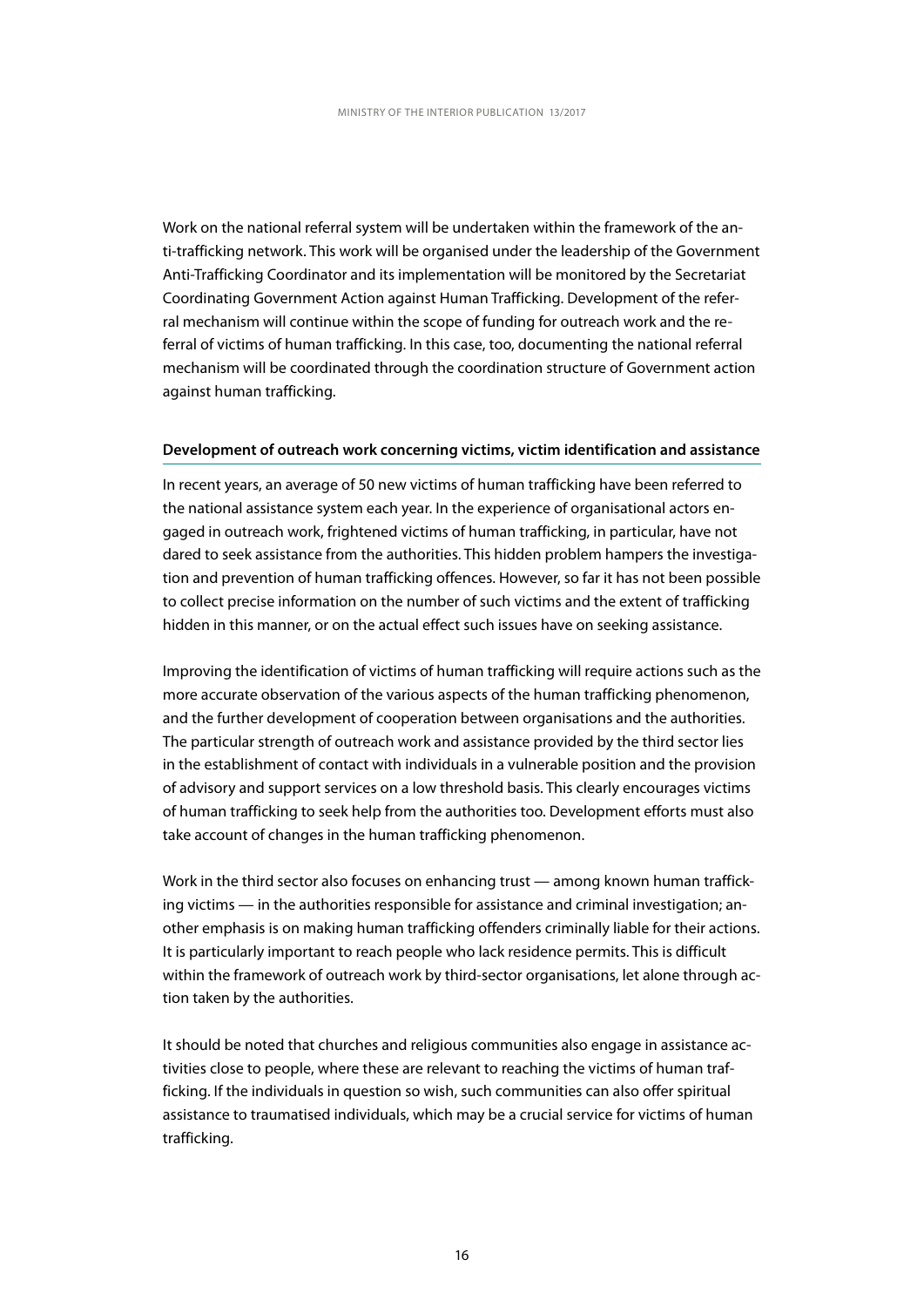New methods, such as third-sector outreach work based on uniform indicators, may encourage frightened victims in particular to seek help from the assistance system for victims of human trafficking and to cooperate with the criminal investigation authorities. The purpose of such outreach work is to assist in the identification of victims of human trafficking, while streamlining such identification by the authorities and simplifying work in the field prior to the referral of individuals to the assistance system. A further aim is to strengthen multi-sectoral cooperation on anti-trafficking measures.

It would also be important to model the inclusion of vulnerable people as part of the development of identification and support activities. This would provide victims of human trafficking with a better opportunity to be heard during the planning process. Cooperation between the parties leading development activities and other actors would be paramount in this regard.

The aim would be to create practices — used collaboratively by non-governmental organisations and the authorities — for identifying victims and referring them to assistance, as well as to build a model for the use of indicators which assist in the identification of victims during field work. Secondly, third-sector actors must be trained to identify victims more effectively.

Action taken by the public authorities to assist victims of human trafficking must be developed continuously on the basis of multi-professional expertise. For instance, planning of the above-mentioned, indicator-based outreach work must also take account of the experiences accumulated by the authorities. A noteworthy example of the highly successful implementation of such an approach lies in the list of indicators long used by the police in field work. This list has been appended to police guidelines for the criminal investigation of human trafficking offences and identification of victims.

Cooperation with the municipal sector is also important. In this context and in collaboration with key expert bodies, the Association of Finnish Local and Regional Authorities has prepared guidelines on municipal services for victims of human trafficking. These guidelines and the related development efforts should help to ensure that we are better able to provide services of a uniform standard for human trafficking victims residing permanently in various municipalities, whether such victims are Finnish or they have a residence permit. Development efforts must take account of the gender and child perspective, including the relationships of victims with their children. The best interests of the child must be a priority in all measures involving children. This is a key issue both in outreach work and in identifying and providing assistance for victims. Expertise on child-related issues must be brought to bear on this work. Actors participating in development activities must promote procedures that prioritise the best interests of child victims and take the related, special issues into account when training their personnel.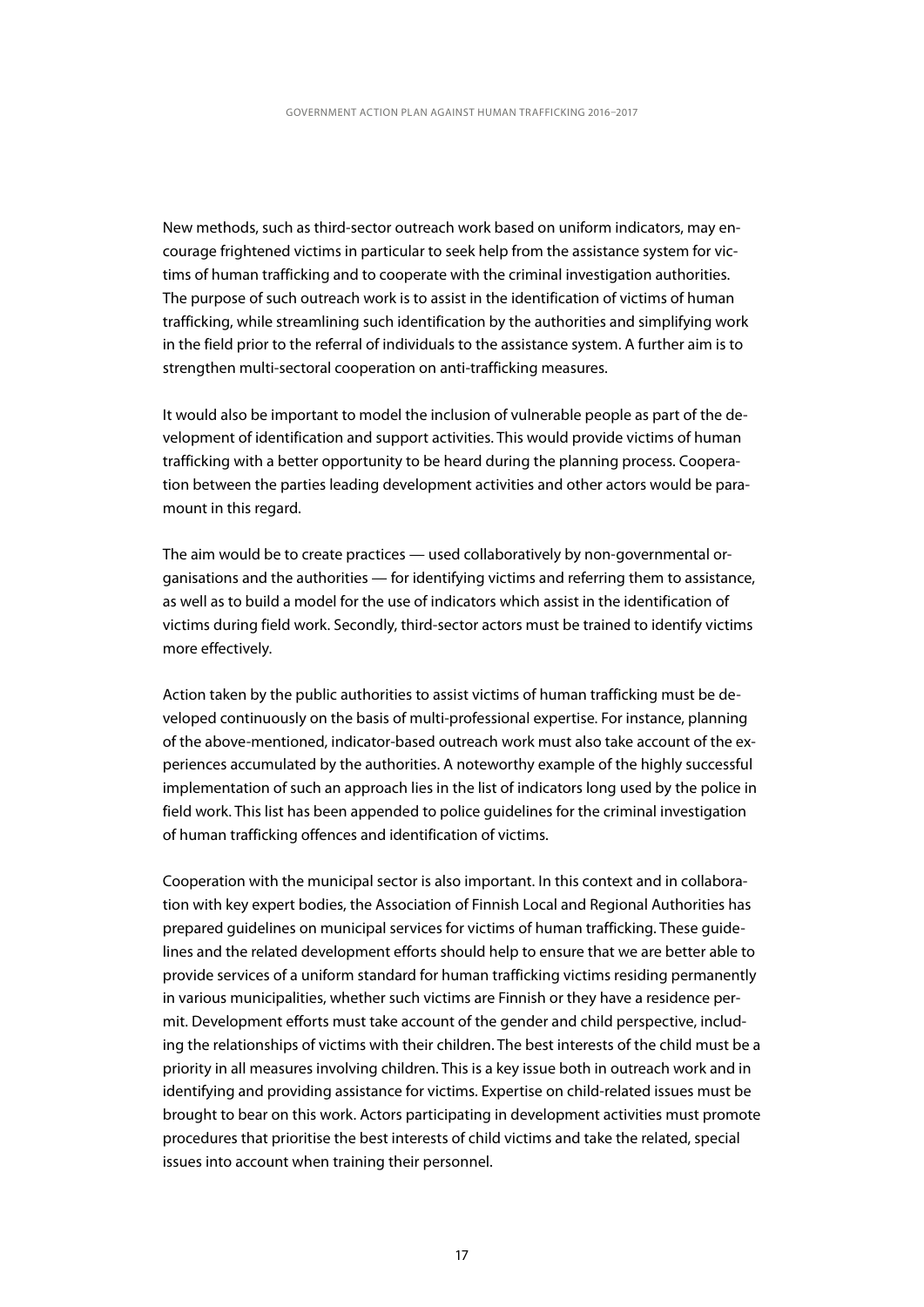It is also essential to develop training for professionals in the healthcare and social welfare sectors to identify human trafficking victims and refer them to assistance. This is also relevant to stepping up training on measures against human trafficking and to the sixth measure, on enhancing awareness, of this Action Plan.

When developing the measures taken by the authorities, problem areas in terms of children's rights and their realisation must be considered. These problem areas include situations in which children become vulnerable to human trafficking. In addition, it is also important to seek means to provide more effective protection for the children of human trafficking victims. Based on the above, concrete recommendations for action could be formulated on how to take account of the best interests of the child, while paying attention to the unique circumstances in each case. Even in this respect, it would be important to share effectively with other parties the knowledge gained via development activities.

Cooperation with non-governmental organisations, as described above, will play a key role in the upcoming work. Developing cooperation with municipalities and other regional actors will be of particular importance. This will include cooperation with the child welfare authorities. Providing effective assistance will also depend on raising awareness of the phenomenon in various communications channels. Outreach work must pay special attention to finding and identifying victims at the earliest possible stage within the asylum process. Attention must also be paid to the victim's situation after assistance measures have ended.

Potential victims of human trafficking among underage asylum seekers, particularly children who are not in the custody of a parent or guardian, must be identified as quickly as possible. In the case of unaccompanied minors seeking asylum, the investigation of potential abuse of various kinds is a regular practice, which also helps to identify victims of human trafficking. Minors under 12 years of age who are seeking asylum while accompanied by a parent are not — as a rule — heard on the grounds for seeking asylum. This places the focus on the parents' account during the asylum interview and the observations made by reception centre staff.

Account must also be taken of work on improving the position of victims of crime, the results of which include the procedure — adopted on 1 March 2016 — for assessing a victim's specific need for protection. This is based on legal provisions such as the Directive of the European Parliament and of the Council establishing minimum standards on the rights, support and protection of victims of crime (2012/29/EU). The Directive includes provisions on the recognition of vulnerable victims with a specific need for protection and their rights to such protection during the criminal investigation and trial. With regard to the above, the development of outreach work and identifying and assisting victims of human trafficking must take account of the preparations under way within a Ministry of Justice working group established with the purpose of promoting the victim's right of access to information in accordance with Directive 2012/29/EU.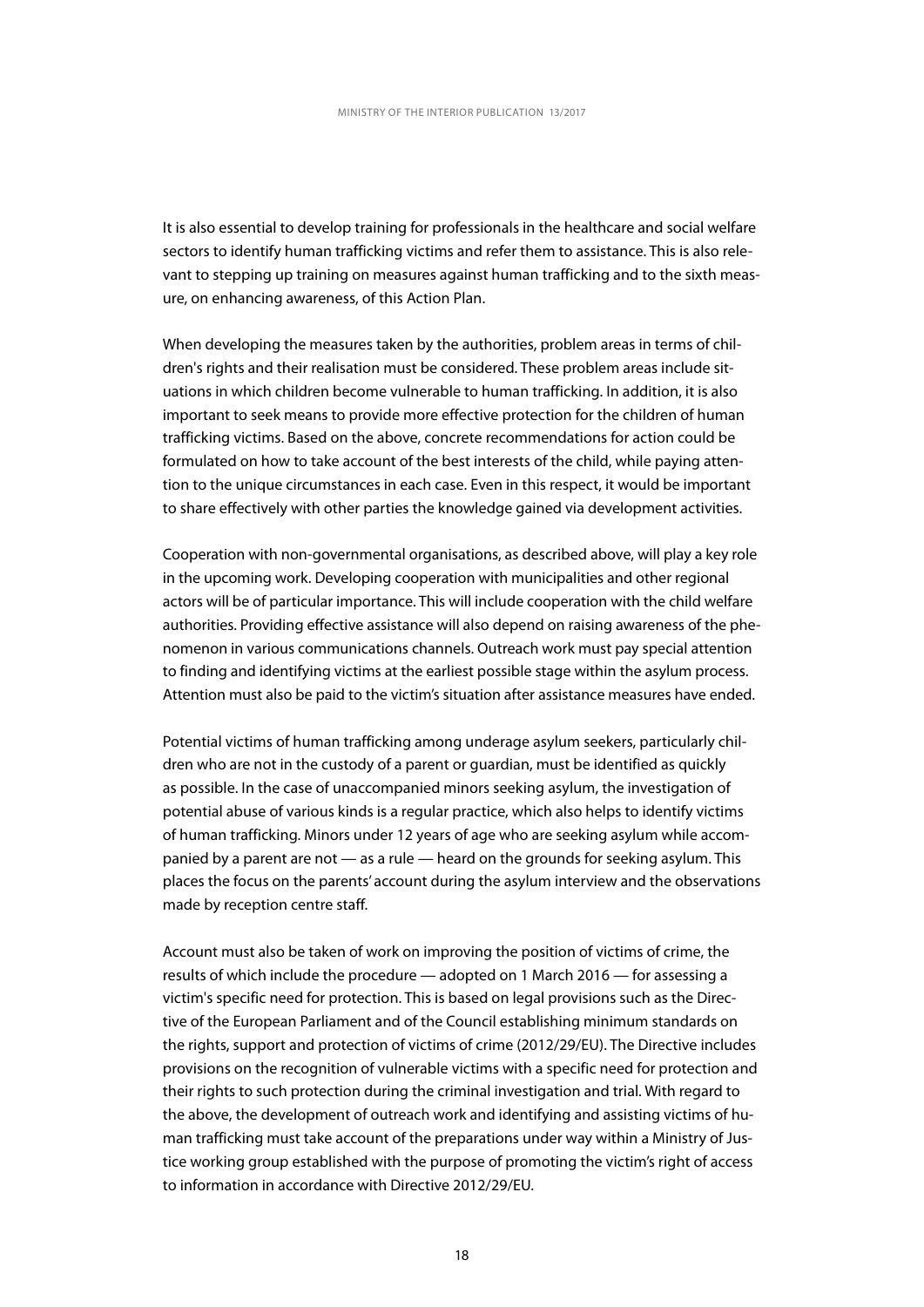The development measures (referred to in this document) based on special funding will result in easier identification of and assistance for victims of human trafficking, more effective support for victims and stronger cooperation structures in anti-trafficking work, including with regard to the public authorities. More effective identification of victims and assistance provided for them will also improve crime prevention and help to bring offenders to justice. Such development will also help to strengthen the various anti-trafficking collaboration forums and may even result in new contact channels between various actors. Practices should be developed through dialogue, while taking into account development proposals related to current practices and solving practical problems.

To develop outreach work and further enhance the identification of and assistance for victims, all available methods will be used to support key strategic projects by public authorities and organisations within the Government anti-trafficking network and implemented based on funding from the Internal Security Fund or other possible external sources. In addition, on the basis of such projects, the development of the national referral mechanism will be enabled through coordination arrangements.

With regard to NGOs, a project known as 'Askelmerkkejä dialogiseen tunnistamiseen' (Markers for recognition in dialogue) was initiated by the NGO PRO-tukipiste in spring 2016. Members of the project's steering group include the Government Anti-Trafficking Coordinator, a representative of the National Rapporteur on Trafficking in Human Beings, and members representing the assistance system for victims of human trafficking and representing key non-governmental organisations. A similar project for developing the assistance provided for the victims of such acts should also be arranged by the public authorities.

#### **Supported and safe housing for victims of human trafficking**

Victims of human trafficking may need supported and safe housing services in various situations. It is therefore essential to inform municipalities and shelters of opportunities for victims of human trafficking who have fallen victim to sexual violence or domestic violence to seek help from shelters if necessary. Simultaneously, these actors are informed of the appropriate procedures concerning the safe housing of victims of human trafficking. The expertise of the assistance system for victims of human trafficking will be important for the successful preparation of the related communication.

Secondly, it is important to ensure that victims of human trafficking who have not been allocated a place in a municipality can be placed in supported and safe housing services if necessary. The Joutseno Reception Centre is responsible for the related arrangements.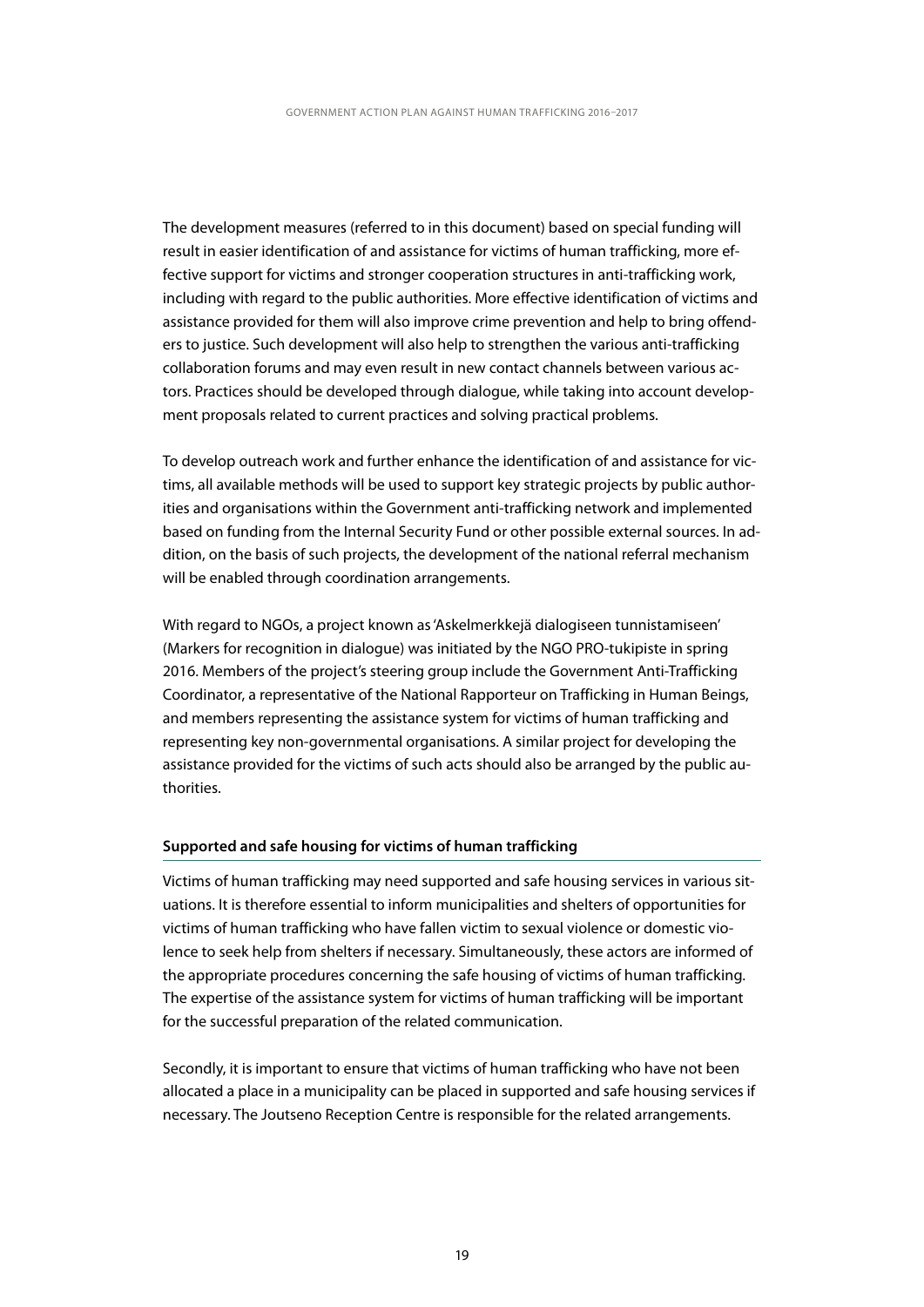2.1 Documenting the current Finnish national referral mechanism (NRM) for victims of human trafficking and updating the information provided in the NRM as development progresses.

Responsible ministries: Ministry of the Interior, Ministry of Justice, Ministry for Foreign Affairs, Ministry of Social Affairs and Health, Ministry of Economic Affairs and Employment

2.2 Developing outreach work with victims of human trafficking and improvement of the identification of and assistance for victims, based on development projects under the national programme of the Internal Security Fund.

Responsible ministries: Ministry of the Interior, Ministry of Justice, Ministry for Foreign Affairs, Ministry of Social Affairs and Health, Ministry of Economic Affairs and Employment. Other responsible parties: Actors responsible for development projects

2.3 Developing training for professionals in the healthcare and social welfare sectors to identify and assist victims of human trafficking

Responsible ministry: Ministry of Social Affairs and Health. Other responsible parties: International Organization for Migration IOM, the assistance system for victims of human trafficking

2.4 Municipalities and shelters are informed of the opportunities for victims of human trafficking who have fallen victim to sexual or domestic violence to seek help from the shelters if necessary, and the appropriate procedures concerning the safe housing of victims of human trafficking.

Responsible ministry: Ministry of Social Affairs and Health. Other responsible parties: National Institute for Health and Welfare THL, the assistance system for victims of human trafficking

2.5 Ensuring that victims of human trafficking who have not been allocated a place ь in a municipality can be placed in supported and safe housing services if necessary.

Responsible ministry: Ministry of the Interior. Other responsible parties: The assistance system for victims of human trafficking

Time frame: 2016–2017

Areas of anti-trafficking activity: protection of victims, cooperation with various actors and measures related to bringing offenders to justice.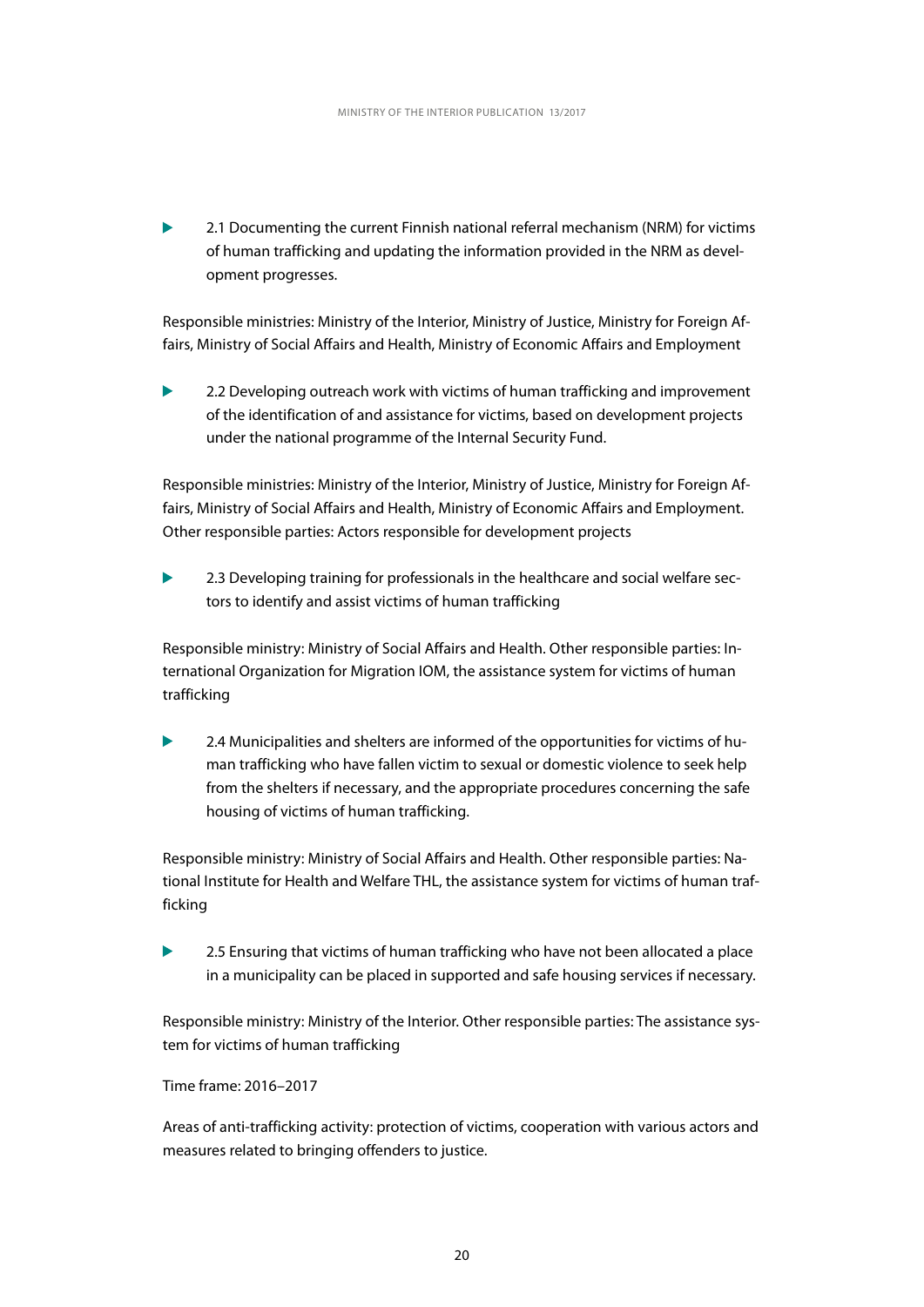#### Relates to:

– The Government plenary session decision of 24 March 2015 on Parliament's position regarding the report by the National Rapporteur on Trafficking in Human Beings for 2014: ensuring that victims of human trafficking are immediately referred to the assistance system as soon as the criminal investigation authorities have reasonable grounds to believe that a victim of this kind is in question.

– The recommendation in the report by the National Rapporteur on Trafficking in Human Beings for 2014 on improving collaboration between the assistance system and NGOs in such a way that more victims of human trafficking identified by NGOs are referred to the assistance system. The measure also relates to the report's recommendation that all authorities that may encounter victims of human trafficking, (including municipal healthcare and social welfare employees, child welfare employees, the police, the Border Guard and the occupational safety and health authorities) should be able to identify victims of human trafficking and refer them to the assistance system. The measure further concerns the report's recommendation that local government action against human trafficking (for instance in the healthcare and social welfare sectors and in child welfare services) be intensified to ensure that victims of human trafficking and their underage children (or the underage children accompanying them) receive the assistance they need, and that the provision of such assistance is actively monitored.

It is also related to the above-mentioned report's recommendation that close collaboration be developed between the criminal investigation authorities and the assistance system for victims of human trafficking. Such cooperation would help to ensure that victims of human trafficking are referred to the assistance system as soon as the criminal investigation authorities have (reasonable) grounds to believe that a victim of this kind is in question. The measure is also related to the report's recommendation that the assistance system for victims of human trafficking be further developed so that as many victims as possible are referred to the assistance system and receive the help they need, including suitable accommodation and sufficient support in relation to their mental health and everyday lives.

- Council of Europe recommendation CP(2015)1, according to which Finland should further improve the identification of victims of human trafficking, in particular by introducing a clear national referral mechanism, and by promoting the participation of several actors in the identification process. The measure also relates to the same document's recommendation that Finland ensure that the assistance provided to victims of human trafficking is adapted to their individual needs, and that special attention is paid to the child victims of human trafficking, including underage individuals who are not in the custody of a parent or guardian.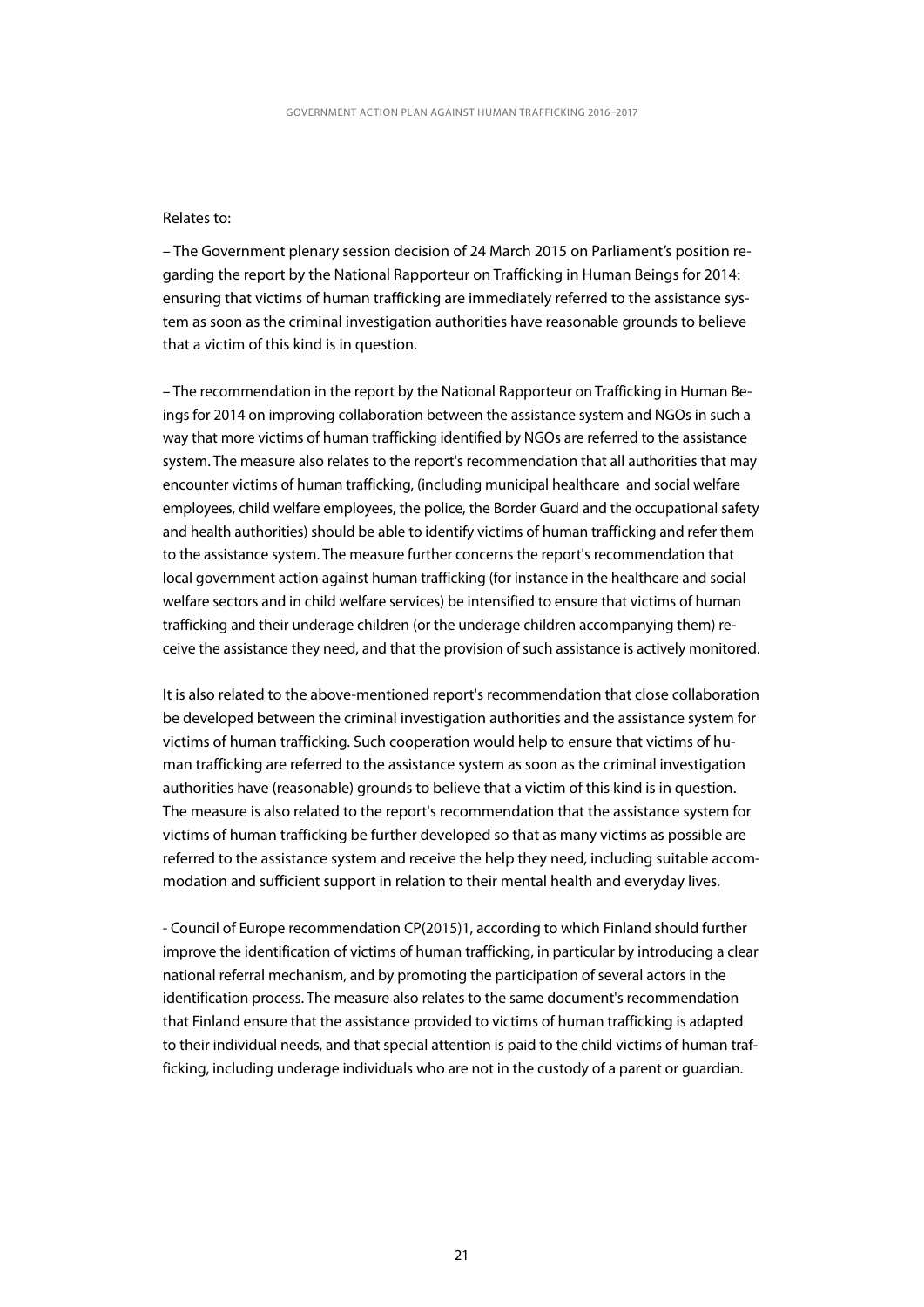### <span id="page-23-0"></span>**3 Monitoring of legislation related to assistance for victims of human trafficking**

The provisions related to assistance for victims of human trafficking were amended in accordance with Government proposal 266/2014 vp to Parliament for acts amending the Act on the Reception of Persons Applying for International Protection and the Aliens Act. The purposes of these amendments included legally formalising the tasks of the assistance system for victims of human trafficking, to make the overall system more predictable and transparent and to create a clear division of responsibilities. This would help to protect victims, secure their human rights and guarantee equal treatment. The amendments that entered into force on 1 July 2015 also amended the title of the above-mentioned Act. The new title is the Act on the Reception of Persons Applying for International Protection and Identifying and Assisting Victims of Trafficking in Human Beings.

When submitting the above-mentioned legislative proposal on 27 November 2014, the Government issued a statement according to which the Ministry of the Interior will closely monitor the impacts of the proposal for the assistance and identification of victims of human trafficking, and gather statements from key parties by the end of 2016. According to the Government's statement, on the basis of the statements received legislative or other measures to remedy the situation must be undertaken, if necessary, should defects appear in the assistance and identification system. The Parliament's Employment and Equality Committee referred to the same issue in its statement (TyVL 16/2014 vp) submitted during the processing of the Government proposal 266/2014. The Committee considered it extremely important that the impacts of the proposed amendments and the functioning of the assistance system be monitored on a broad basis, in accordance with the Government's statement. This statement by the Employment and Equality Committee was appended to the committee report issued by the Administration Committee on the same matter, in accordance with which Parliament adopted the new provisions based on the Government proposal on 6 March 2015.

The Ministry of the Interior monitors the impacts of the amendments to the Act on the Reception of Persons Applying for International Protection and Identifying and Assisting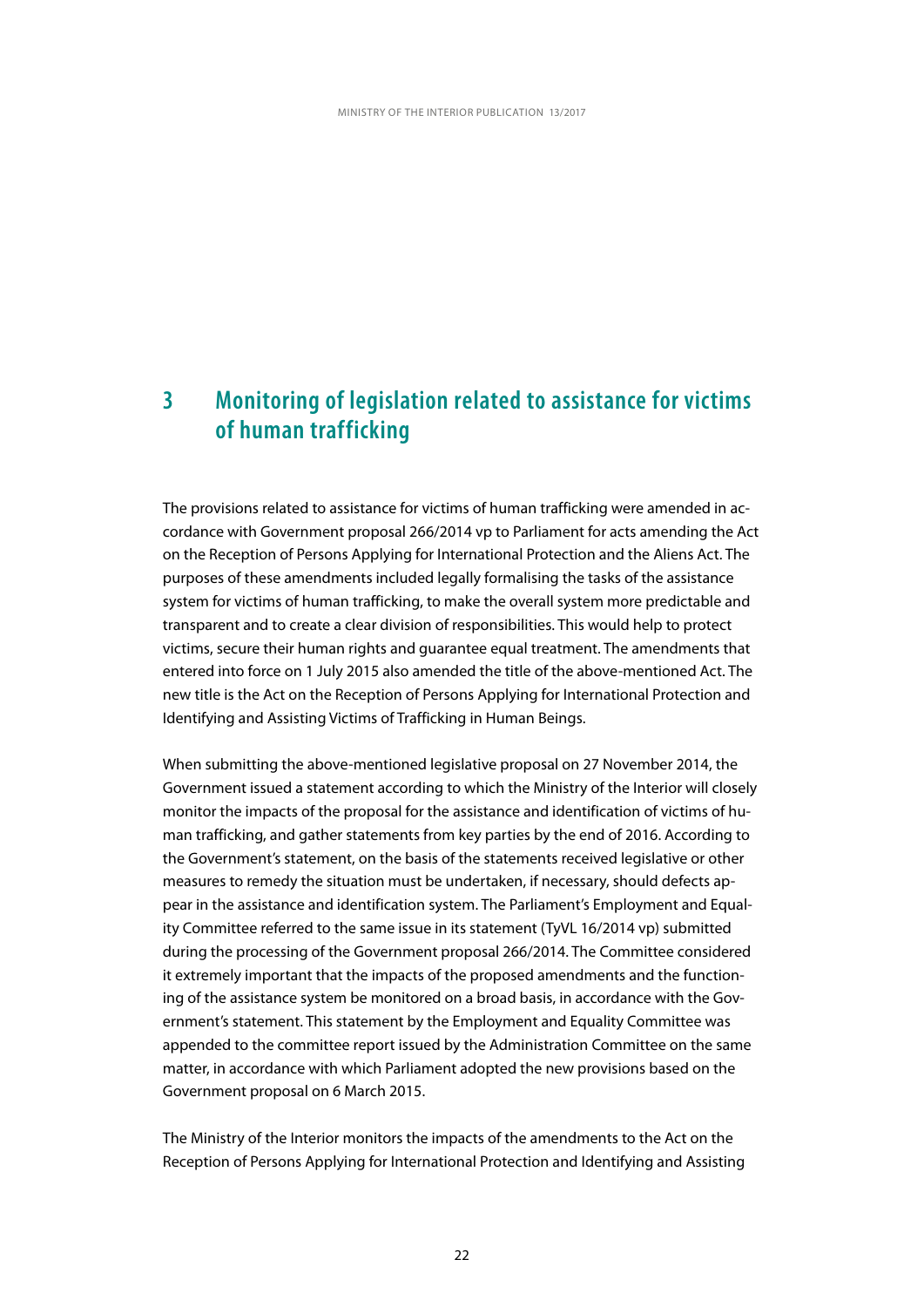Victims of Trafficking in Human Beings that entered into force on 1 July 2015. In this respect, use can be made of the experiences gained in the projects pending on this matter. The Ministry of the Interior compiles statements from key parties. On the basis of the statements, and observations made during monitoring, the Ministry of the Interior will assess whether legislative or other measures are required to further develop assistance for victims of human trafficking.

3.1 Monitoring of the amendments to the Act on the Reception of Persons Applying for International Protection and Identifying and Assisting Victims of Trafficking in Human Beings, taking account of the experiences gained from development projects.

Responsible ministry: Ministry of the Interior

Time frame: 2016–2017

Area of anti-trafficking activity: protection of victims

Relates to:

– The recommendation in the report by the National Rapporteur on Trafficking in Human Beings for 2014 that monitoring be performed to establish whether the proposed legislative amendments concerning the identification of and assistance for victims of human trafficking constitute a sufficient response to the current problem of the non-referral of sexually exploited victims in Finland to the assistance system. According to the recommendation, where necessary the Government must undertake legislative and other measures to resolve this issue.

– Council of Europe recommendation CP(2015)1, according to which Finland should ensure that every potential victim of human trafficking is allocated a period for recovery and consideration of their position, during which they may be assisted by the protection and assistance measures referred to in the Convention.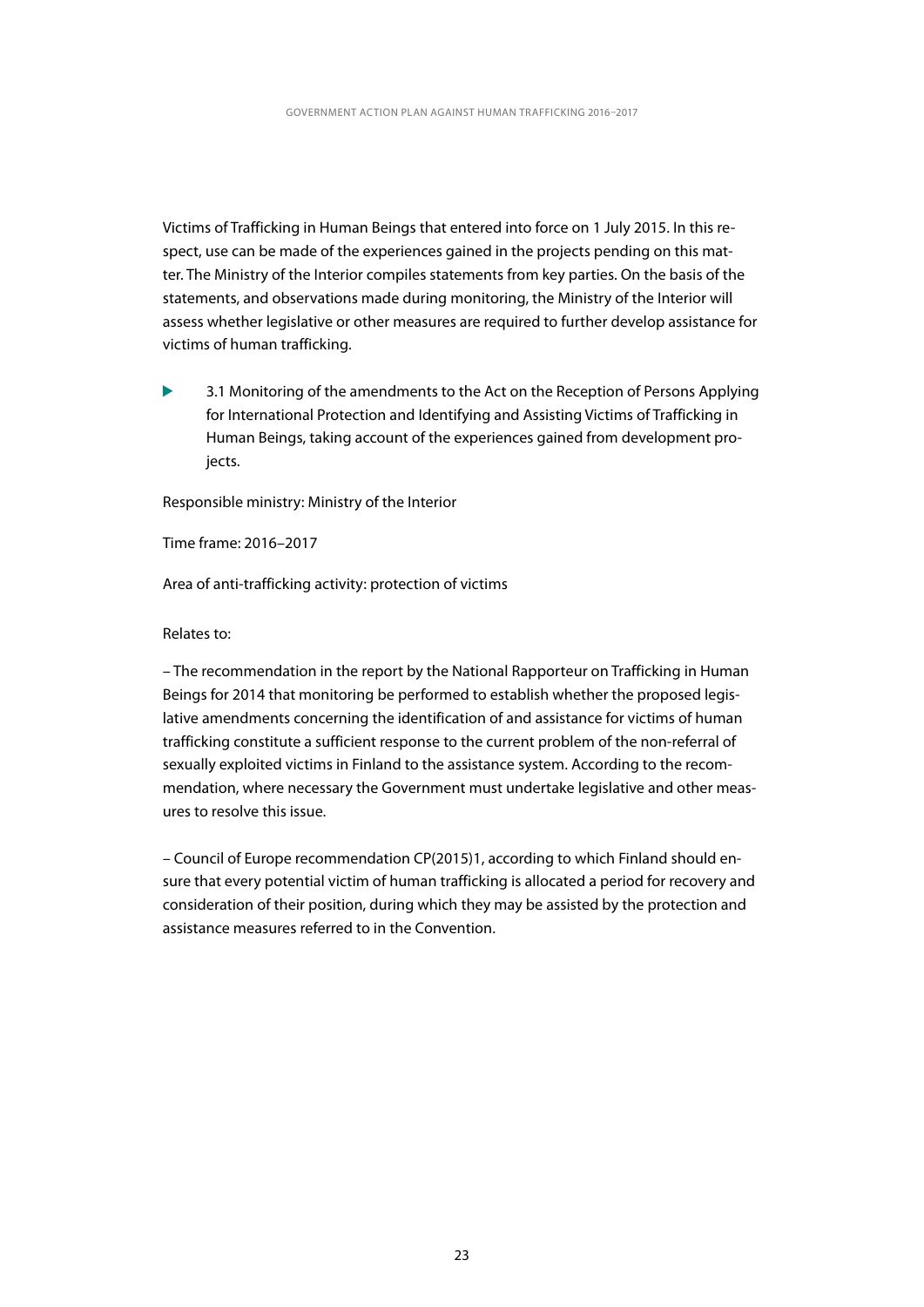### <span id="page-25-0"></span>**4 Detection of human trafficking in official proceedings**

Several authorities encounter phenomena related to human trafficking during the course of their duties. The detection of human trafficking offences could be promoted within various official proceedings. This text first considers occupational safety and health, before moving on to discuss procedures undertaken by Finnish missions with regard to entry and residence permits.

In several cases of human trafficking for the purpose of labour exploitation, the police have initiated criminal investigations on the basis of tip-offs or requests from occupational safety and health authorities. It is therefore vital that occupational safety and health authorities pay attention to the detection of human trafficking during employer monitoring. Occupational safety and health inspectors must have access to the appropriate instructions promoting the uncovering of human trafficking. During inspections, anti-trafficking material should also be available, where necessary, for distribution to the inspected actors. It is also important that inspectors are trained in how to use such material.

Similarly, coordination of monitoring of the use of foreign labour should focus attention on topical issues related to human trafficking. This could be promoted through the coordination group standardising the supervision of foreign employees. Furthermore, when developing legislation on the supervision of occupational safety and health, it should be ensured that occupational safety and health authorities have the right to access confidential information held by other authorities, to the extent necessary to detect trafficking in human beings.

When processing visa and residence permit issues, Finnish missions abroad must have up-to-date instructions on the prevention of illegal immigration. These should include illustrative material on trafficking in human beings. Such material could refer to the use of various case examples or checklists, for example.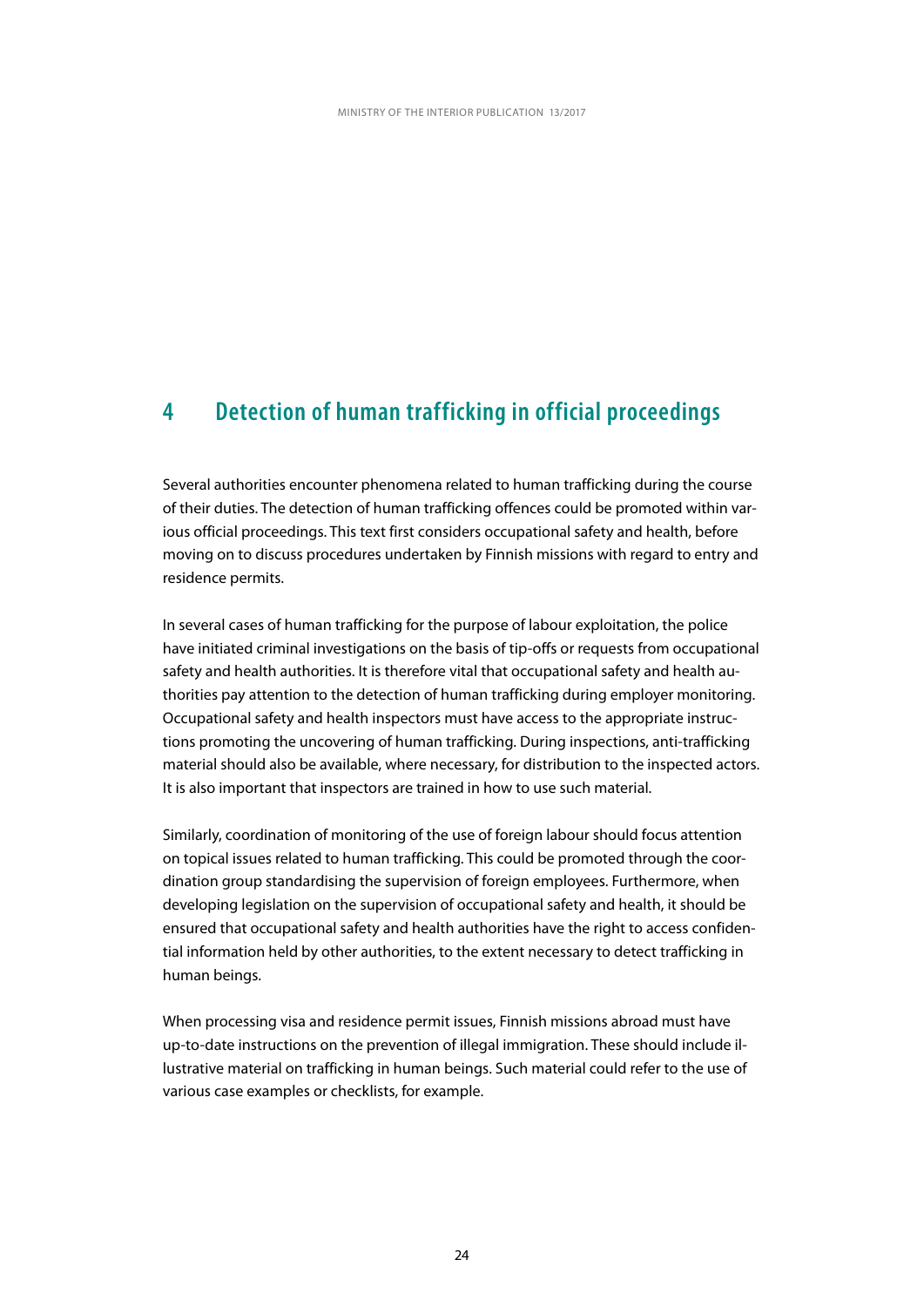4.1 Occupational safety and health authorities should attend to detecting human trafficking when supervising employers, in accordance with the instructions issued to occupational safety and health inspectors. These instructions include information on issues such as detecting human trafficking and referring victims to assistance services. Material guiding people to contact the assistance system for victims of human trafficking is available for distribution during inspections. Occupational safety and health inspectors are trained in using such material in their work.

Responsible ministry: Ministry of Social Affairs and Health. Other responsible parties: Occupational safety and health authorities

4.2 The coordination group standardising the supervision of foreign employees regularly highlights issues related to human trafficking; such issues are also highlighted during participation in various cooperation bodies on the use of foreign labour and the combating of the shadow economy.

Responsible ministry: Ministry of Social Affairs and Health

4.3 Enhance legislation on supervision by occupational safety and health authorities, by reviewing their right to access confidential information from other authorities, which is crucial to the detection of trafficking in human beings.

Responsible ministry: Ministry of Social Affairs and Health

4.4 Update material intended for Finnish missions abroad, on the prevention of illegal immigration related to human trafficking during the visa and residence permit processes.

Responsible ministry: Ministry for Foreign Affairs

Areas of anti-trafficking activity: measures related to bringing offenders to justice and cooperation with various actors

#### Relates to:

– The Government plenary session decision of 24 March 2015 on Parliament's position regarding the report by the National Rapporteur on Trafficking in Human Beings for 2014: ensuring that victims of human trafficking are referred to the assistance system as soon as the criminal investigation authorities have reasonable grounds to believe that a victim of this kind is in question; and ensuring that the Non-Discrimination Ombudsman has the right to attend human trafficking trials held behind closed doors, even in cases where the Ombudsman is not providing the victim with legal assistance.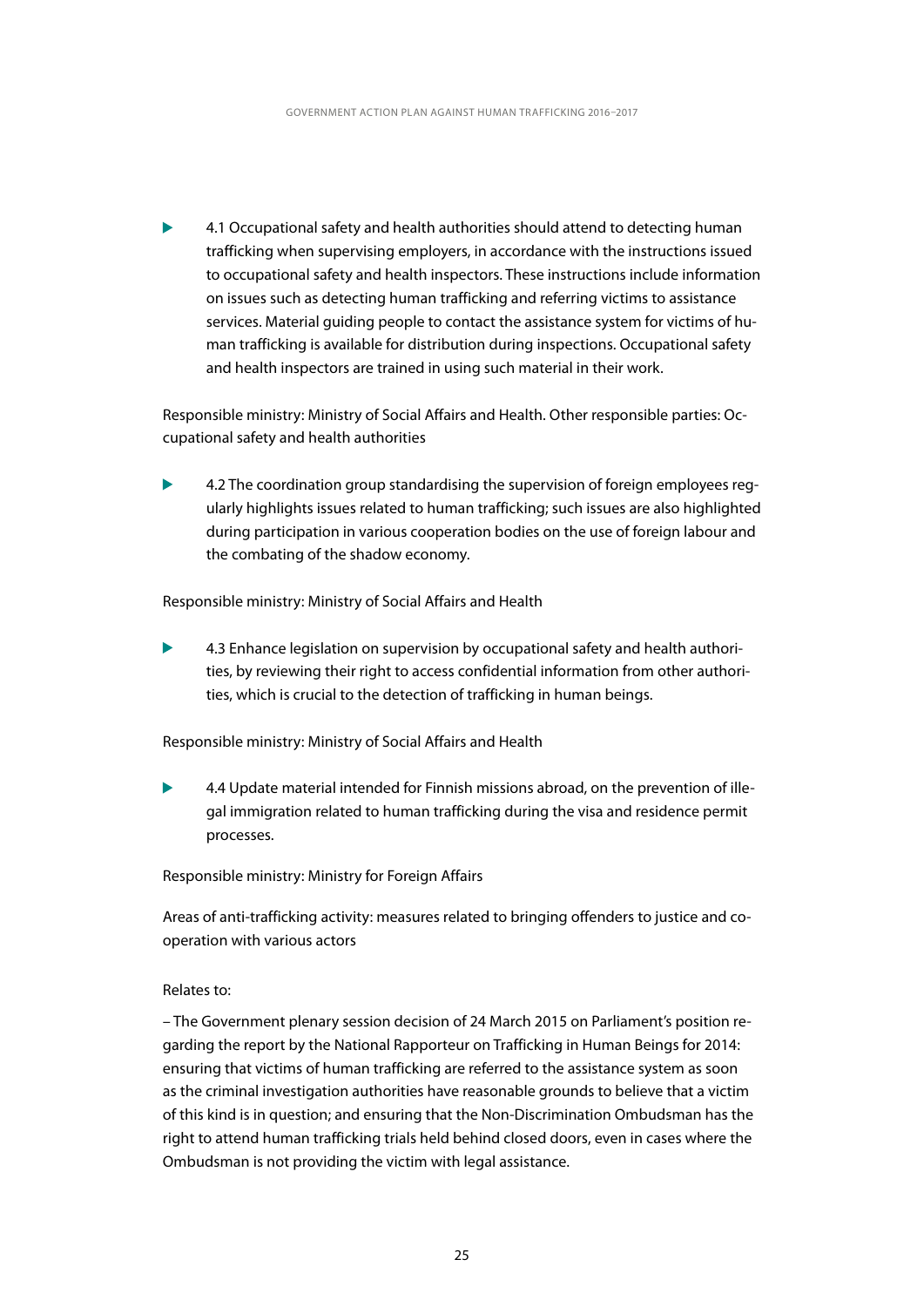– The recommendation in the report by the National Rapporteur on Trafficking in Human Beings for 2014 that the availability of specialist resources should be increased and secured, particularly within the criminal investigation authorities and the prosecution service.

– Council of Europe recommendation CP(2015)1, according to which Finland should enhance the efficiency of its investigation of human trafficking offences and the related prosecutions — with regard to all forms of exploitation — in order to ensure appropriate and preventive legal consequences, by strengthening the competencies and degree of specialisation of the police, public prosecutors and judges.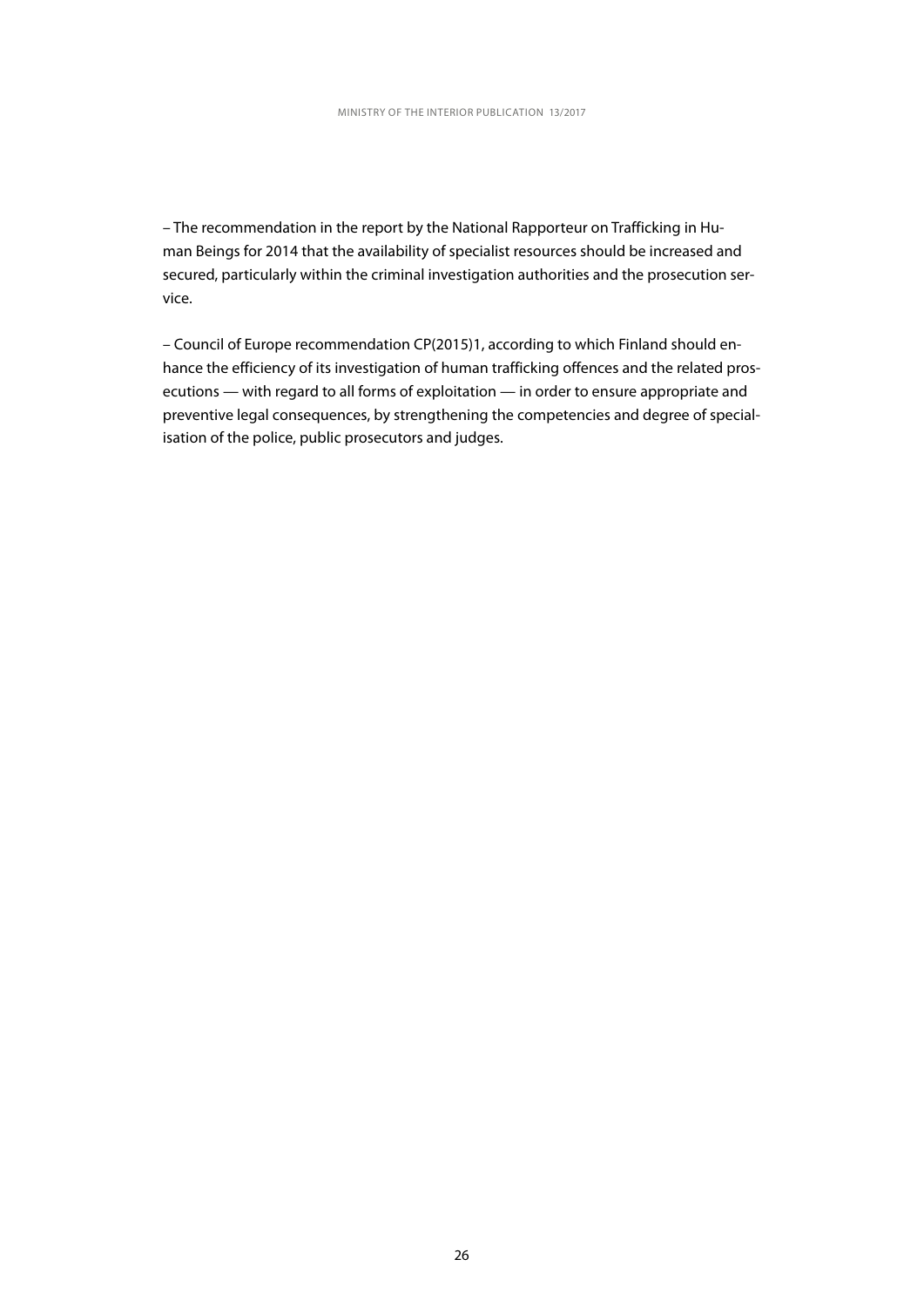#### <span id="page-28-0"></span>**5 Measures taken by the criminal investigation authorities**

Of the approximately 20 to 30 suspected cases of human trafficking offences reported to the police in recent years, between one and five a year have been classified as aggravated. Each offence may have involved one or more victims and one or more offenders. Human trafficking offences reported to the police are investigated by the local police. The National Bureau of Investigation employs experts specialising in human trafficking offences, while the National Police Board coordinates anti-trafficking work by the police force. In early 2012, the National Police Board issued instructions to the police on intervening in cases of human trafficking and similar offences, and providing assistance to the victims. The instructions in question were updated in early 2014 (2020/2013/5080). The instructions include guidelines on identifying human trafficking offences, criminal investigations and cooperation with various authorities. They also cover assistance for victims of human trafficking and the functioning of the assistance system, the process for granting a reconsideration period, and the impacts of suspected human trafficking on the asylum procedure and the implementation of decisions to remove a person from the country. The police must apply an extremely low threshold when referring victims to the assistance system. The instructions in question are also applied, as appropriate, by the Finnish Border Guard.

The police also participate in the multi-professional assistance team that is affiliated to the assistance system and is specifically tasked with assessing threats to the safety of victims of human trafficking.

In 2014, the National Police Board established a network of experts within the police for the prevention of human trafficking offences. The network includes a senior police officer and a person responsible for training his or her peers in migration affairs from each police unit. The aim of the network is to develop police units' special expertise on the prevention of human trafficking offences and the provision of assistance to victims.

In light of issues such as the development of new forms of human trafficking crimes, it is important that police guidelines on human trafficking are up-to-date at all times. In addition, national and local police training on human trafficking must be further devel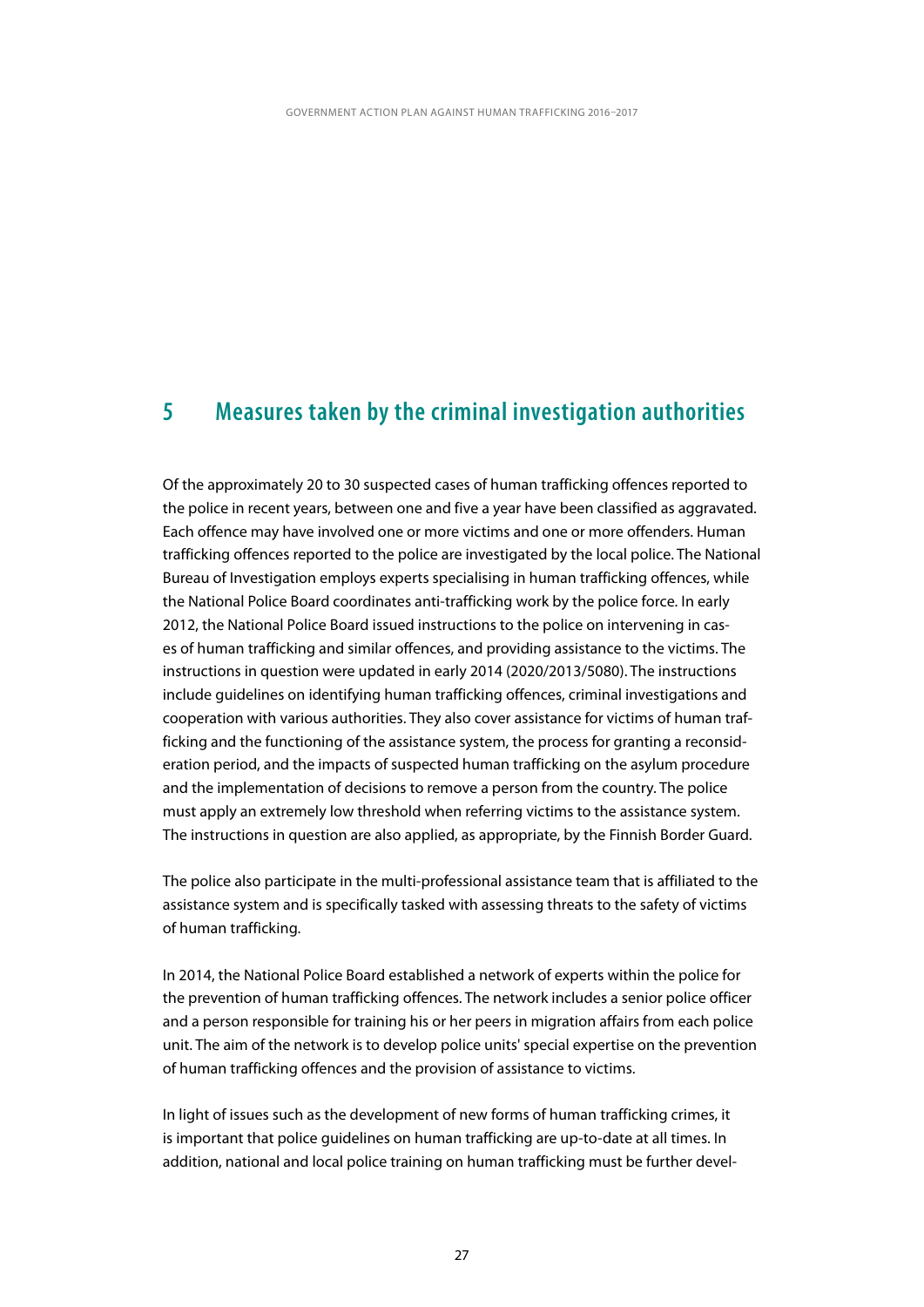oped. Such training must have a particular focus on the identification and investigation of human trafficking related to sexual exploitation. It is also worth mentioning that the development of cooperation with the police will be one of the priority areas of the project involving the authorities, as referred to in measure 2.

5.1 Ensuring that the guidelines of the police and the Border Guard are up to date, ь particularly with regard to detecting new forms of crime

Responsible ministry: Ministry of the Interior. Other responsible parties: National Police Board and the Finnish Border Guard

5.2 Enhance national and regional training as part of the basic and supplementary training of police officers, particularly in identifying and investigating human trafficking related to sexual exploitation

Responsible ministry: Ministry of the Interior. Other responsible parties: National Police Board and local police

Areas of anti-trafficking activity: Measures related to bringing offenders to justice and cooperation with various actors

#### Relates to:

– The Government plenary session decision of 24 March 2015 on Parliament's position regarding the report by the National Rapporteur on Trafficking in Human Beings for 2014: ensuring that victims of human trafficking are referred to the assistance system as soon as the criminal investigation authorities have reasonable grounds to believe that a victim of this kind is in question; and ensuring that the Non-Discrimination Ombudsman has the right to attend human trafficking trials held behind closed doors, even in cases where the Ombudsman is not providing the victim with legal assistance.

– The recommendation in the report by the National Rapporteur on Trafficking in Human Beings for 2014 on increasing and securing the availability of specialist resources, particularly within the criminal investigation authorities and the prosecution service.

– Council of Europe recommendation CP(2015)1, according to which Finland should enhance the effectiveness of human trafficking investigations and the related prosecution with regard to all forms of exploitation, in order to ensure appropriate and preventive legal consequences, by strengthening the competencies and degree of specialisation of the police, public prosecutors and judges.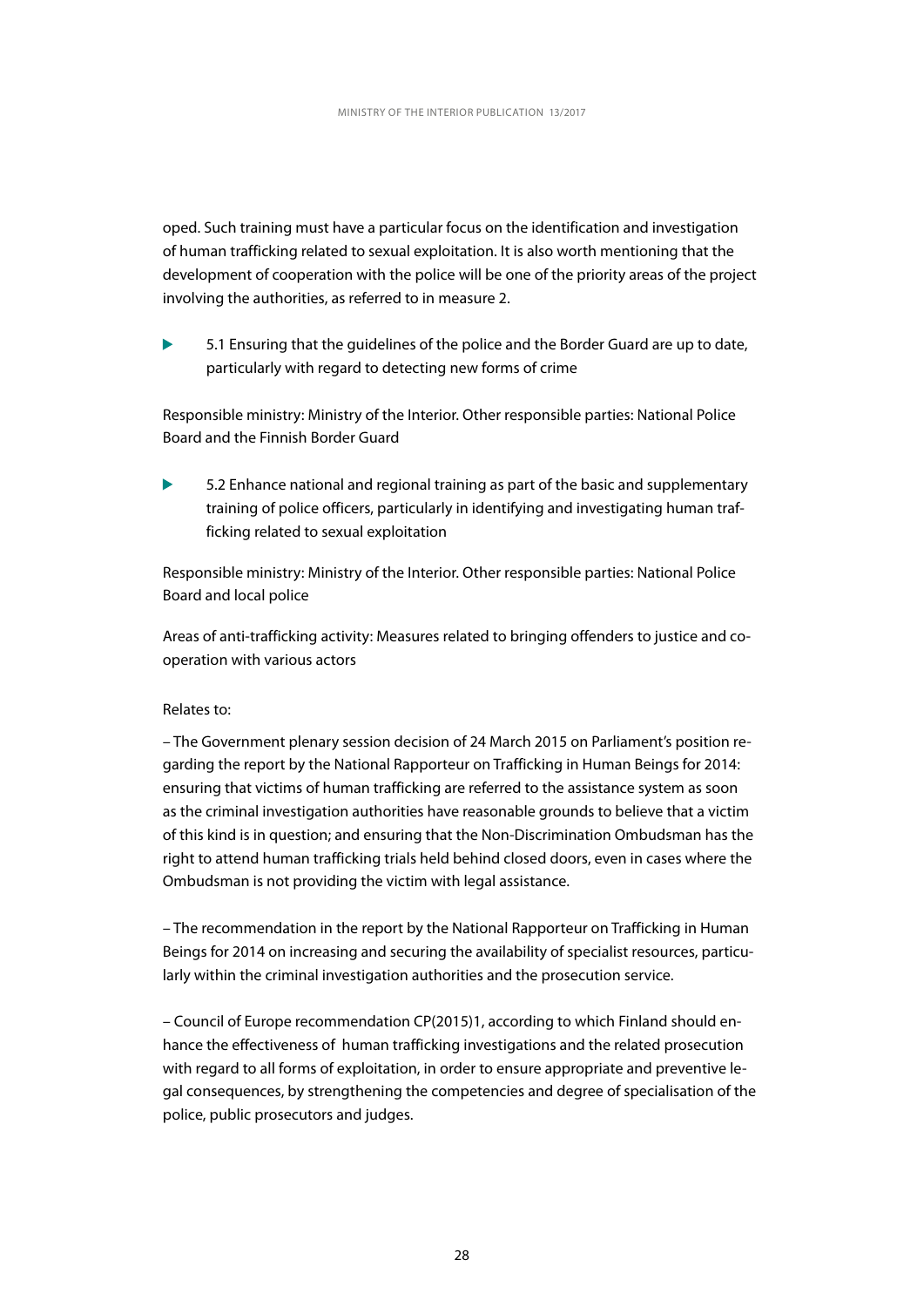### <span id="page-30-0"></span>**6 Enhancing the effectiveness of training related to action against trafficking in human beings, and increasing awareness**

Training is a key prerequisite for ensuring effective action against trafficking in human beings, preventing such trafficking and increasing awareness. The need for high-quality training on action against trafficking in human beings is also emphasised by the continuous transformation of all forms of human trafficking offences.

Key parties providing training in action against trafficking in human beings include the Ministry of the Interior, Ministry of Justice, the assistance system for victims of human trafficking, the Finnish Immigration Service, the Office of the Prosecutor General, the Police University College, the National Rapporteur on Trafficking in Human Beings and non-governmental organisations specialising in human trafficking issues. Finnish experts, including the Government Anti-Trafficking Coordinator and the National Rapporteur on Trafficking in Human Beings, also train international colleagues in seminars abroad.

The focus areas and target groups of such training must be adapted to meet the situation in question. In the near future, it will be essential — in cooperation with the Finnish Immigration Service, the assistance system for victims of human trafficking and other key expert parties — to enhance the efficiency of training on human trafficking provided for employees of reception centres. This could be done by selecting target groups such as social workers and public health nurses who are working on such cases.

When providing training for court personnel, account should be taken of securing an opportunity for the Non-Discrimination Ombudsman to attend human trafficking trials also when held behind closed doors, even in cases where the Ombudsman is not providing the victim with legal assistance. This aspect was already taken into account in activities such as the training provided for court personnel regarding the above-mentioned Directive of the European Parliament and of the Council, establishing minimum standards on the rights, support and protection of victims of crime.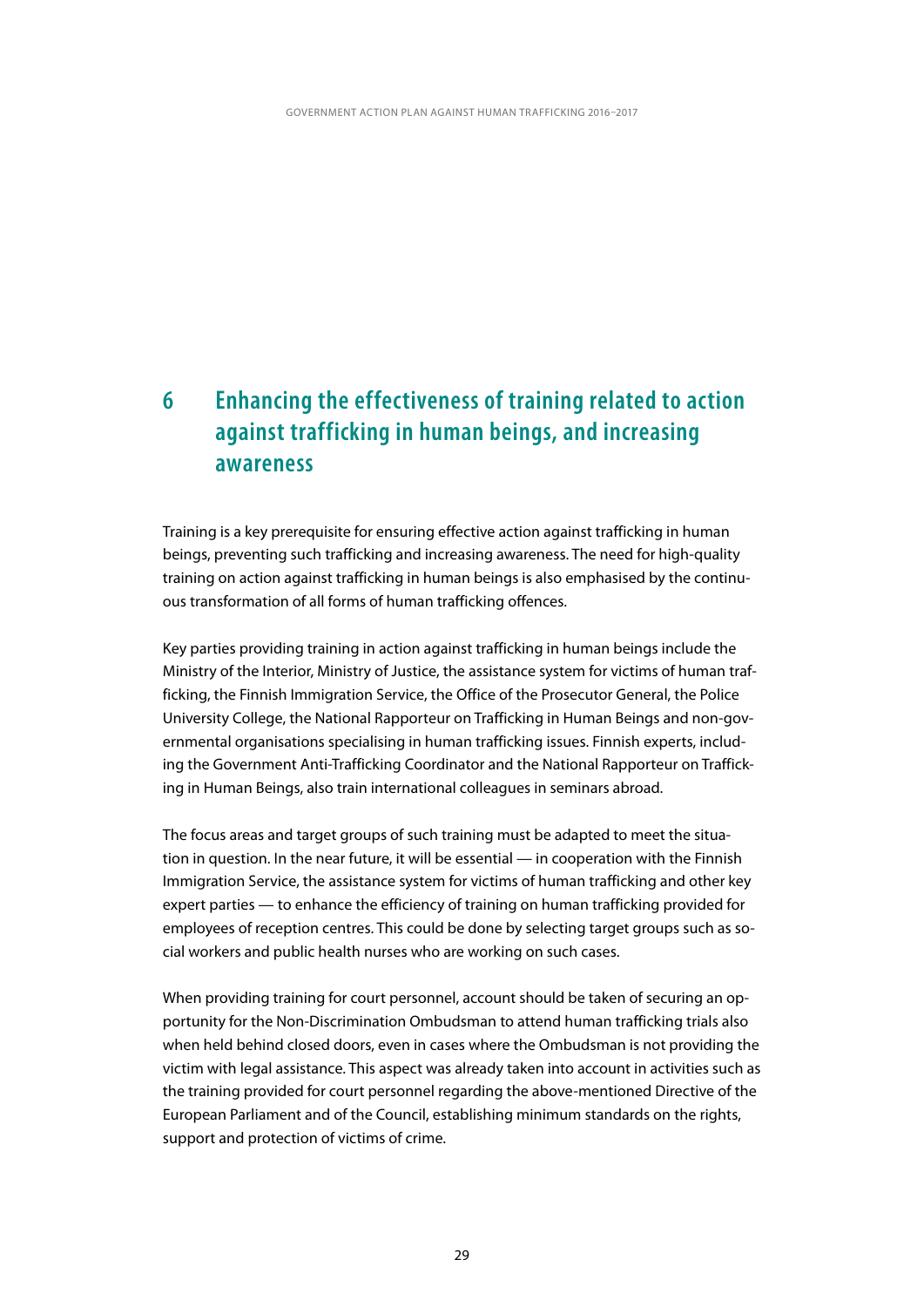Examples of the circumstances emphasising the need for training include the frequency with which occupational safety and health inspectors encounter, in situations indicative of human trafficking, falsified employment documentation, such as working hour records and employment contracts. Through internal training sessions, the occupational safety and health authorities have raised awareness of human trafficking issues among personnel working in the same administrative branch. Training on action against trafficking in human beings must be based on a human-rights and victim-oriented perspective and the building and strengthening of collaboration practices. Anti-trafficking training efforts must be promoted within the scope of all activities having a key role in action against trafficking in human beings. The targeting of training must be intensified.

Anti-trafficking networks should be deployed in the planning of key training sessions and in briefings on such sessions. Training development is supported by the know-how of anti-trafficking expert bodies. Various authorities ensure that the training sessions they organise pay attention to sector-specific characteristics. Where necessary, advanced training and individual training are provided for persons who are allocated human trafficking-related tasks beyond the scope of their normal duties.

As part of its official duties, the assistance system for victims of human trafficking not only provides training, but also maintains the www.humantrafficking.fi website. A victim of trafficking cannot be supported before the assistance system becomes aware of him or her. Not all victims are referred to assistance — awareness of human trafficking and the identification of and assistance for victims need to be further enhanced. Accordingly, the assistance system is seeking to help raise awareness of human trafficking and of the assistance available to victims. Through their actions, other actors, such as the National Rapporteur on Trafficking in Human Beings, are also helping to raise awareness of human trafficking.

Anti-trafficking communications should be targeted at both the general public and professional actors. Communications must be developed in collaboration with the anti-trafficking coordination structure, other experts and civil society, including labour market organisations. Such development must take account of experiences gained of awareness raising in other countries. Particular attention should be paid to young people when planning and targeting the communications described above. For this reason, interest groups representing the target persons must be included in the design of the materials at the earliest possible phase. International anti-trafficking actors, such as the IOM, have experience of participatory approaches of this kind. Cooperation may also involve various events, such as film festivals, which attract target groups. Diverse use should be made of various communications channels, including the social media.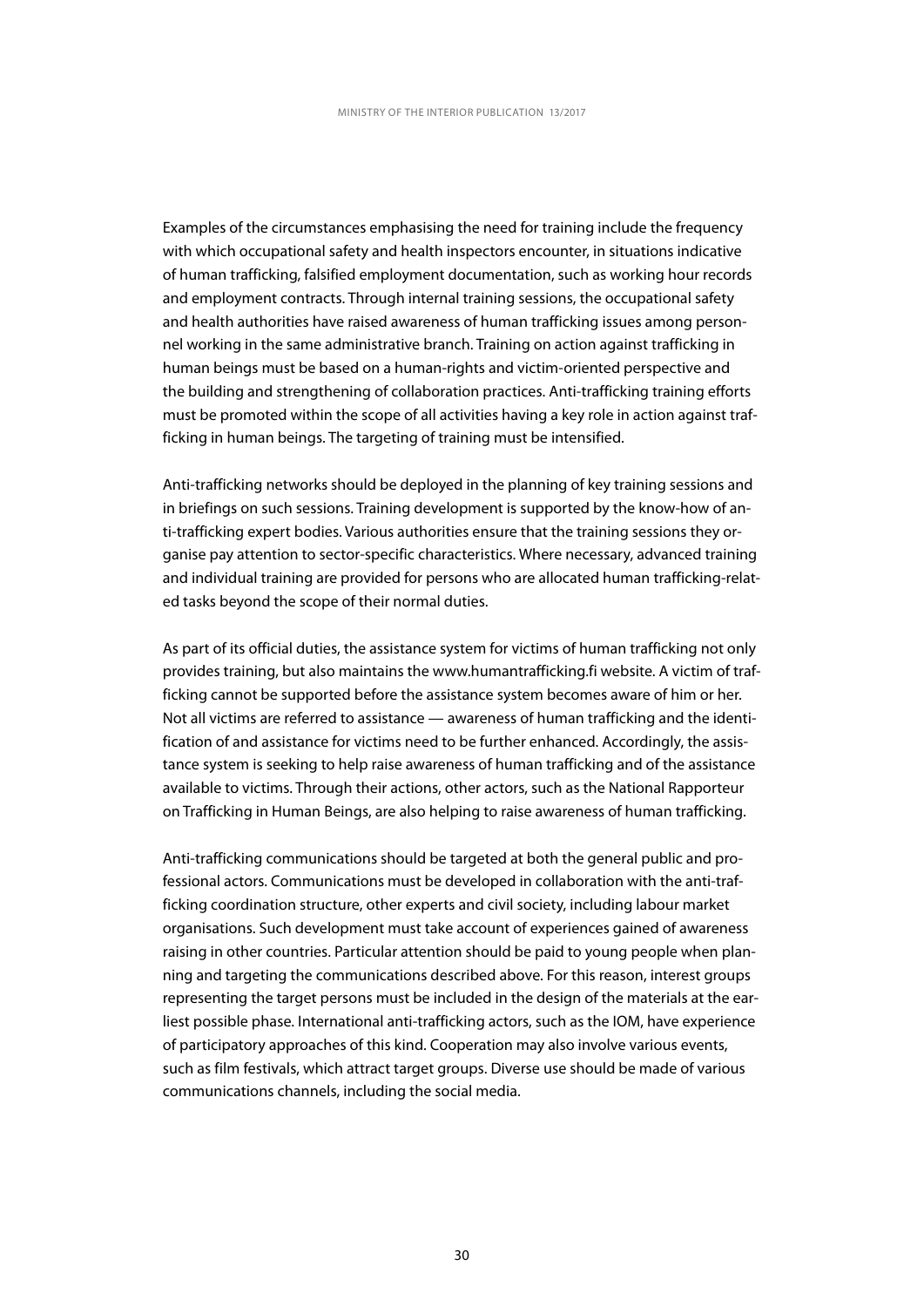Even officials employed by central and local government should be further activated, as should non-governmental organisations. Training sessions must be as practical as possible and they should be open to uniform quality evaluation. For example, employees of the assistance system for victims of human trafficking provide training and induction for various actors, including investigative bodies, healthcare and social welfare employees, students in various fields, and organisations. The authorities and organisational actors can be activated through activities such as joint seminars and meetings where positive examples of anti-trafficking practices can be shared and the networking of anti-trafficking actors can be encouraged. This work is supported by an information and advice helpline organised by the assistance system for victims of human trafficking; the helpline has been particularly popular with the authorities.

Finnish experts should also share their expertise through regional and international anti-trafficking cooperation with international colleagues, while correspondingly seeking knowledge of the latest developments in international anti-trafficking procedures.

The funding of activities aimed at enhancing training and awareness should include support available through the national programme of the Internal Security Fund and other possible external funding sources.

- ь 6.1 Improve the coordination, quality and targeting of training on action against trafficking in human beings.
- ь 6.2 Increase awareness of human trafficking by targeting groups such as young people, while involving representatives of the target group in the preparation of communication methods and content.
- 6.3 Support the work of the authorities through training, a 24/7 helpline and networking events.
- 6.4 Enhance the training of reception centre staff on human trafficking targeting especially social workers and public health nurses working in centres.

Responsible ministries: Ministry of the Interior, Ministry of Justice, Ministry for Foreign Affairs, Ministry of Social Affairs and Health, Ministry of Economic Affairs and Employment. Other responsible parties: Administration subordinate to the ministries, such as 6.3: assistance system for victims of human trafficking (a 24/7 helpline); 6.4: the Finnish Immigration Service, the assistance system for victims of human trafficking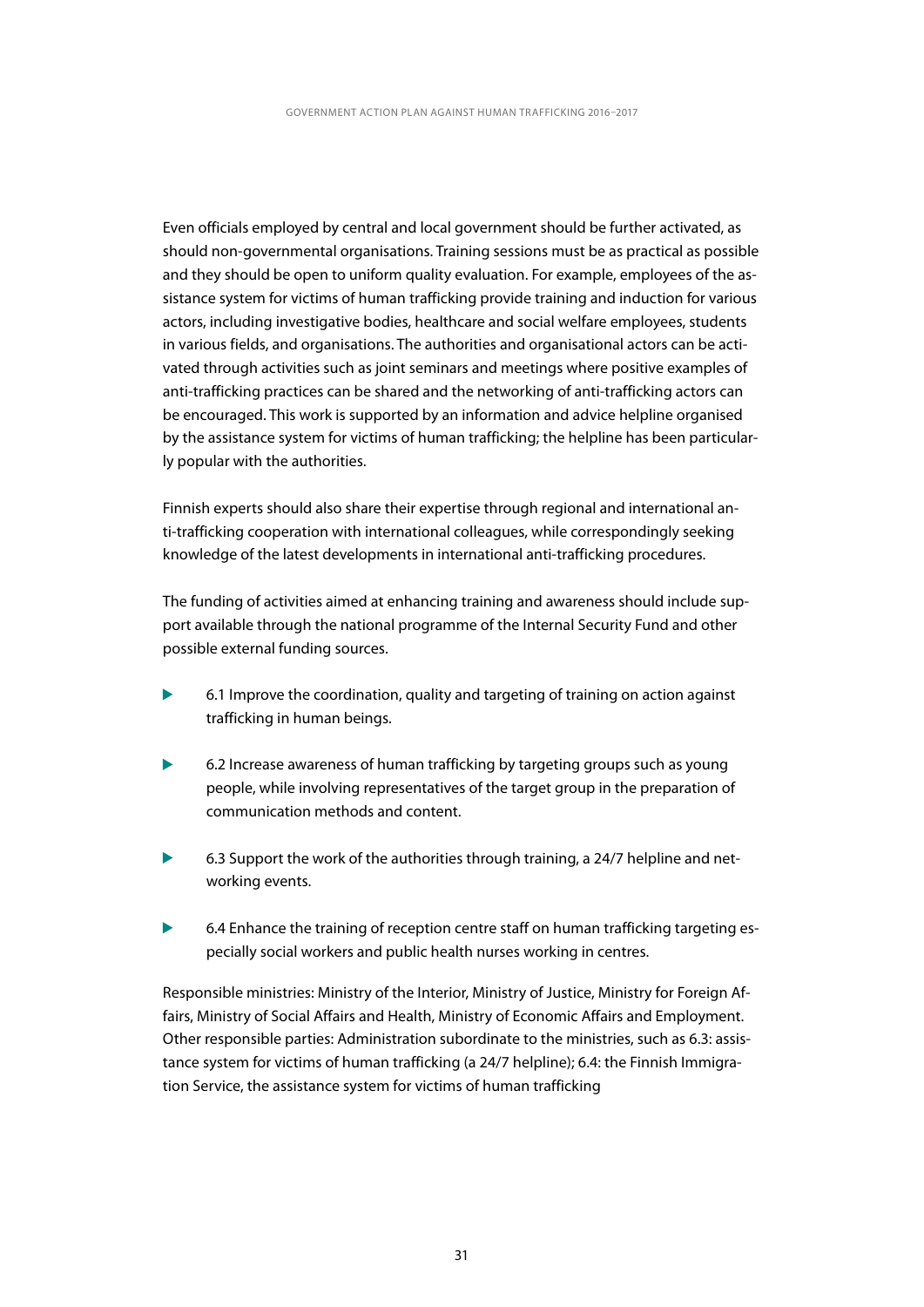#### Time frame: 2016–2017

Areas of anti-trafficking activity: prevention of human trafficking, protection of victims, measures related to bringing offenders to justice and collaboration with various actors.

#### Relates to:

– The Government plenary session decision of 24 March 2015 on Parliament's position regarding the report by the National Rapporteur on Trafficking in Human Beings for 2014: ensuring that victims of human trafficking are referred to the assistance system as soon as the criminal investigation authorities have reasonable grounds to believe that a victim of this type is in question; and ensuring that the Non-Discrimination Ombudsman has the right to attend human trafficking trials held behind closed doors, even in cases where the Ombudsman is not providing the victim with legal assistance.

– The recommendation in the report by the National Rapporteur on Trafficking in Human Beings for 2014 that the availability of specialist resources should be secured and increased, particularly within the criminal investigation authorities and the prosecution service. The measure also relates to the recommendation in the report on securing the National Rapporteur on Trafficking in Human Beings' right of access to information: the National Rapporteur on Trafficking in Human Beings should have the right to attend human trafficking trials held behind closed doors.

– Council of Europe recommendation CP(2015)1, according to which Finland should enhance the effectiveness of human trafficking investigations and the related prosecution with regard to all forms of exploitation, in order to ensure appropriate and preventive legal consequences, by strengthening the competencies and degree of specialisation of the police, public prosecutors and judges.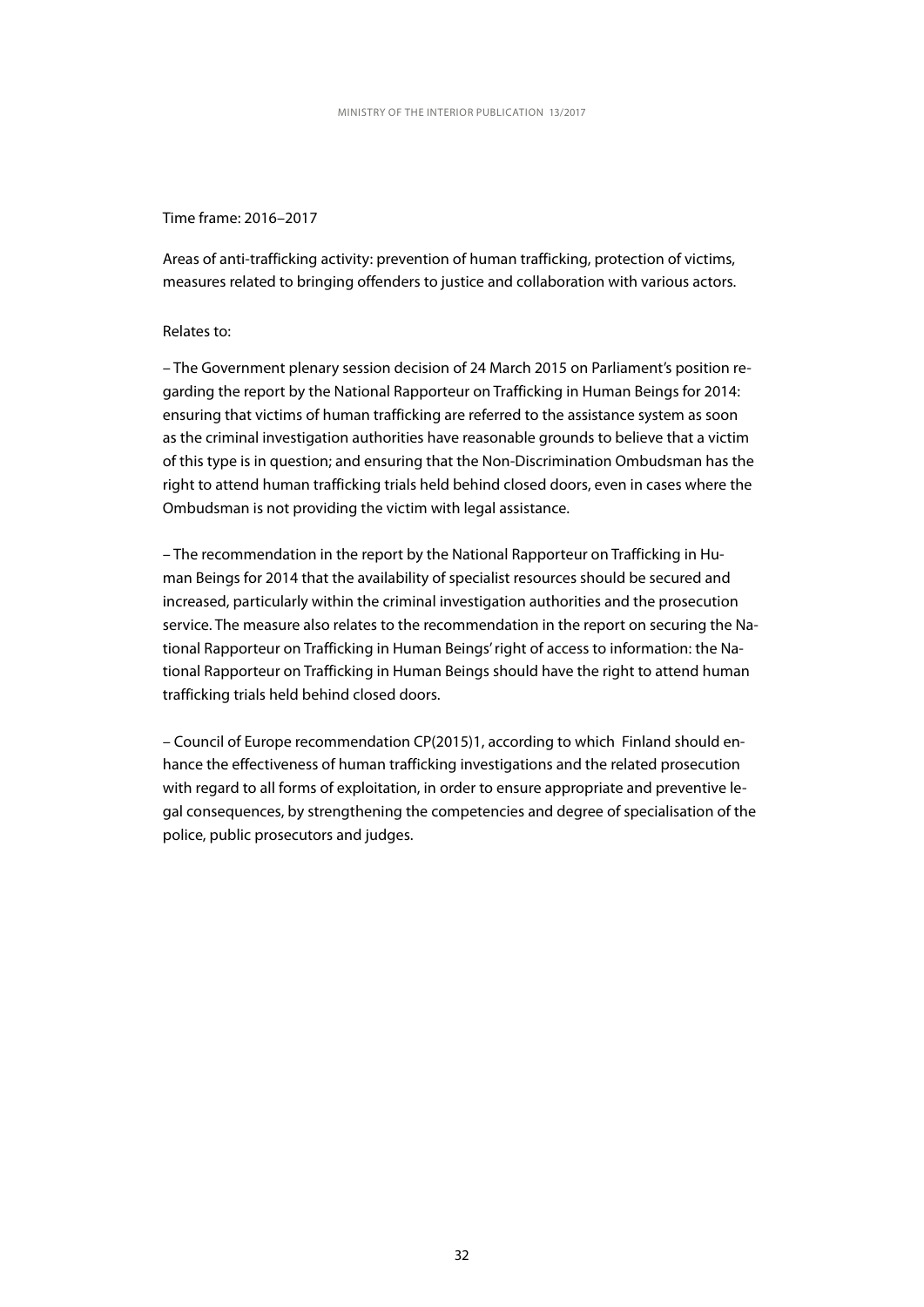### <span id="page-34-0"></span>**7 Development of international anti-trafficking cooperation**

Finland actively participates and contributes to the definition of international recommendations and practices.

Finland engages in active international cooperation related to action against trafficking in human beings. In this respect, action against trafficking in human beings is defined by a multitude of obligations governed by international law, such as the Protocol to Prevent, Suppress and Punish Trafficking in Persons to the United Nations Convention against Transnational Organized Crime, and the Council of Europe Convention on Action against Trafficking in Human Beings.

Finland also actively participates in the European Union's actions against trafficking in human beings. This is based on provisions such as the Directive of the European Parliament and of the Council on preventing and combating trafficking in human beings and protecting its victims (2011/36/EU).

The regional and global cooperation related to human trafficking including with countries of origin and transit is highly active. Action taken against trafficking in human beings by the Council of the Baltic Sea States and the Nordic Council's projects supporting action against the phenomenon of human trafficking are examples of this. Close cooperation with national anti-trafficking actors in Nigeria is a prime example of cooperation with countries of origin. Bilateral cooperation must be targeted, taking account of changes in human trafficking offences.

Measures that directly or indirectly prevent human trafficking are often included in social responsibility actions taken by private companies. Due to the internationalisation of the economy, this provides excellent opportunities for international cooperation. During visits to various countries, leading anti-trafficking experts have familiarised themselves with corporate campaigns promoting social responsibility which have involved various forms of anti-trafficking activities.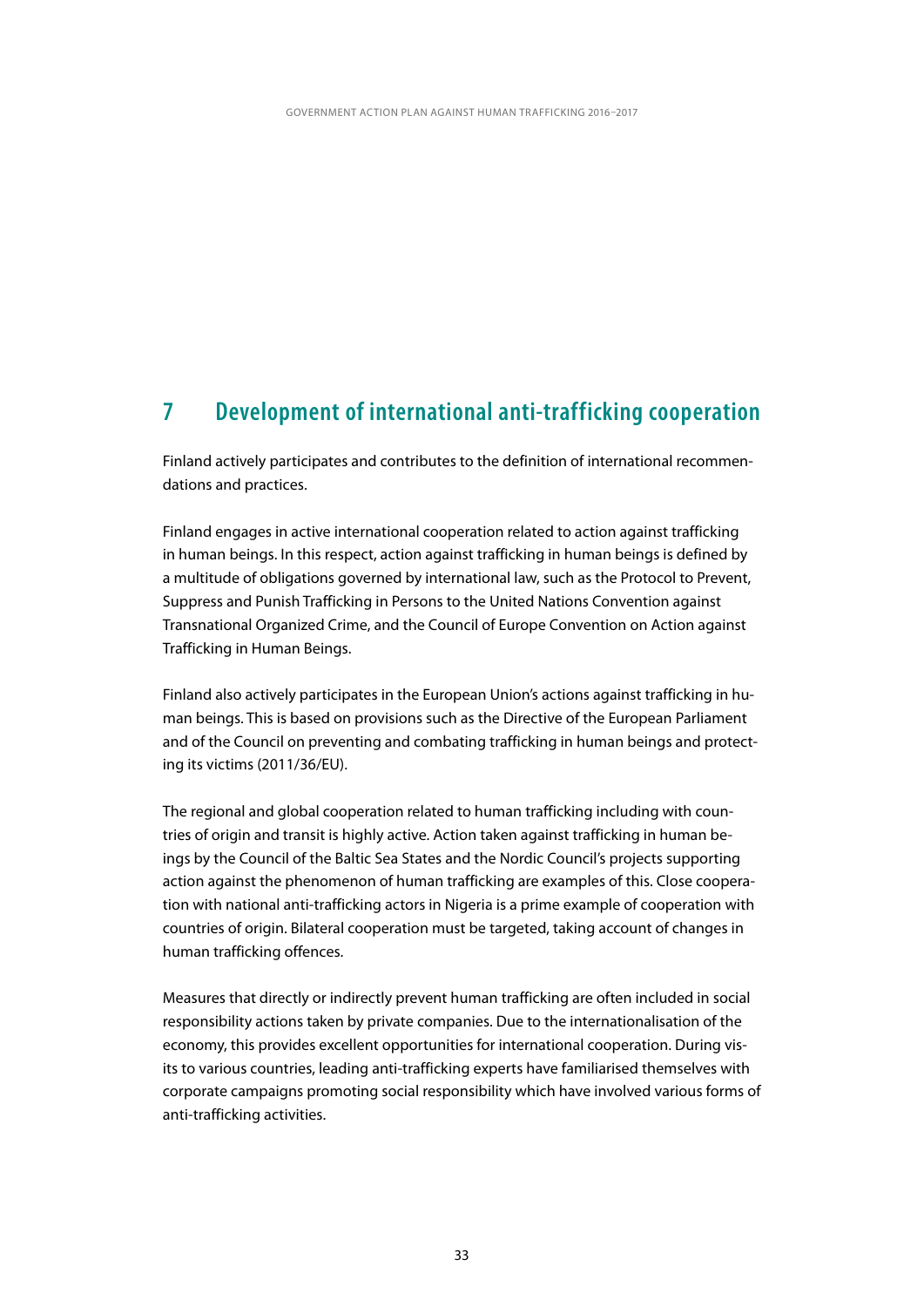Finland supports the Nordic project against human trafficking for the purposes of labour exploitation, which was launched by the Nordic Council of Ministers. The related project group is led by Denmark. Project aims include planning tailor-made training modules for business sectors selected on the basis of a risk assessment, in order to promote the detection of human trafficking. On the basis of the above-mentioned materials, the project also intends to organise interactive meetings with representatives of business life and labour market organisations. The Children's Rights and Business Principles, drawn up by the United Nations' Global Compact initiative and the international Save the Children organisation (Pelastakaa lapset ry in Finland), should also be mentioned with regard to corporate social responsibility, since they take comprehensive account of anti-trafficking activities.

Active actors and a network of highly accessible partners is a prerequisite for international cooperation. In this respect, key contacts include the foreign affairs administration, its missions abroad and the Government Anti-Trafficking Coordinator alongside their extensive international cooperation networks, and the National Rapporteur on Trafficking in Human Beings with its European and global reporting networks. The Ministry of the Interior's responsibility for coordinating the assistance system for victims of human trafficking with the Council of the Baltic Sea States' anti-trafficking projects is also noteworthy. Regional action forms part of international anti-trafficking cooperation. Examples of this include the Northern Finland Regional State Administrative Agency's cooperation with the regions of North-Western Russia.

Coordination and negotiations concerning international anti-trafficking activities should promote the rights of women and girls in particular. The entry with regard to girls' rights also relates to measure eight, which concerns taking account of the circumstances, best interests and rights of children during anti-trafficking activities. In line with the human rights strategy of the foreign affairs administration, particular attention is paid in foreign policy to implementing the rights of the most vulnerable groups, including victims of human trafficking.

A prerequisite for enhancing the efficiency of international cooperation is the active participation of actors involved in practical anti-trafficking work in international projects, as well as diligent application for the related funding. Information on international funding sources must be brought promptly, and in an understandable form, to the attention of networks engaged in anti-trafficking action, whether they involve the public authorities or other organisations.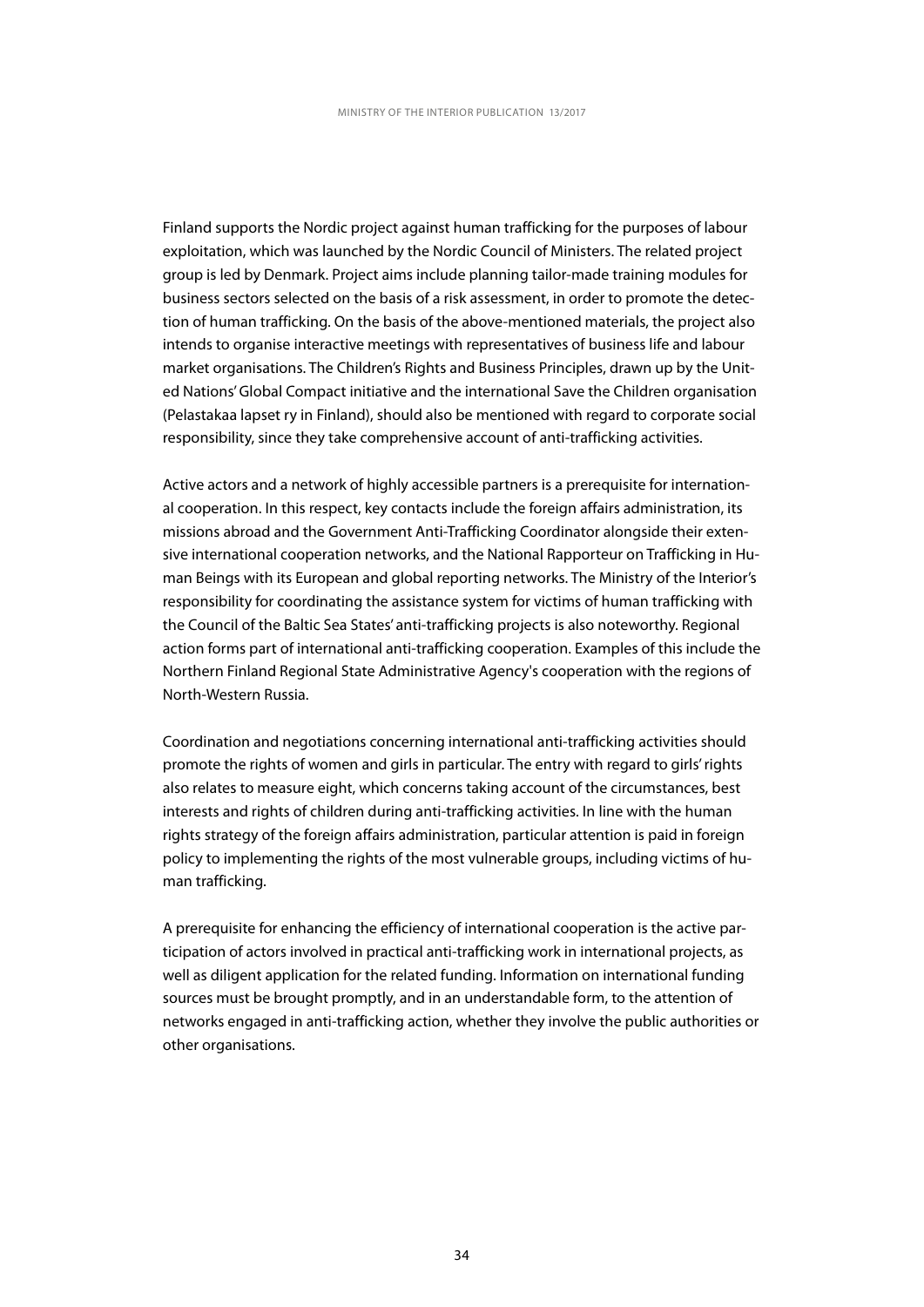- 7.1 Key expert bodies have a strong influence on international anti-trafficking recommendations and practices.
- 7.2 In international coordination and negotiations within the framework of bodies such as the EU, the UN and the Council of Europe, Finland promotes the rights of women and girls in anti-trafficking activities in particular. In line with the human rights strategy of the foreign affairs administration, particular attention is paid in foreign policy to implementing the rights of the most vulnerable groups, including victims of human trafficking.
- $\blacktriangleright$ 7.3 Actors involved in practical anti-trafficking work are encouraged to participate in international projects.

Responsible ministries: Ministry of the Interior, Ministry of Justice, Ministry for Foreign Affairs, Ministry of Social Affairs and Health, Ministry of Economic Affairs and Employment

Time frame: 2016–2017

Area of anti-trafficking activity: cooperation with various actors

#### Relates to:

– The recommendation in the National Rapporteur on Trafficking in Human Beings' report for 2014, that the action plan should embrace both the gender and child perspective.

– The memorandum of the Council of Europe's anti-trafficking body GRETA, appended to the Council of Europe's recommendation CP(2015)1, which, among other recommendations, urges the authorities to further develop international cooperation on the prevention of human trafficking, to provide assistance to victims of human trafficking and to prosecute offenders, for instance by exploring new opportunities to cooperate with government and other actors in countries of origin.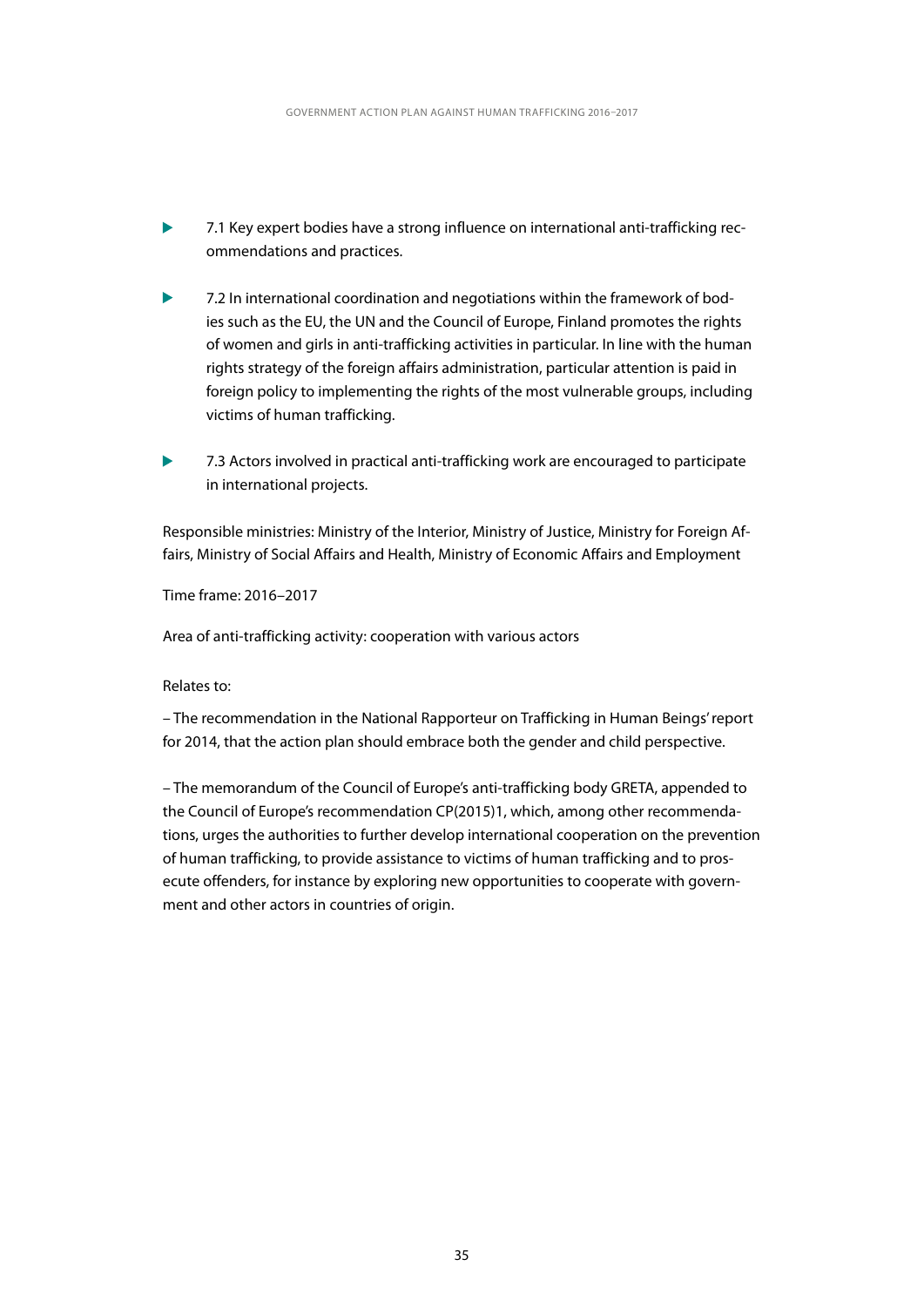### <span id="page-37-0"></span>**8 Development of research**

State-of-the-art research is conducted in Finland on trafficking in human beings. In this respect, a particular mention should be given to high-quality research projects — conducted by the European Institute for Crime Prevention and Control (HEUNI) — whose findings can be applied to practical anti-trafficking measures. In addition to research projects, HEUNI is running various international development projects related to the detection and prevention of human trafficking. Active research on action against trafficking in human beings has also been conducted at all tiers of the education system. Such research has received crucial support from the expertise of the National Rapporteur on Trafficking in Human Beings.

The research activities of the European Migration Network (EMN), which operates in Finland as part of the Finnish Immigration Service, have also been of key assistance in the collection of information on trafficking. For example, the EMN can, if necessary, supply comparative data on the Member States of the European Union and Norway with regard to measures taken under this Action Plan. Information is supplied through the EMN in the form of an evaluation of short and longer term activities, through ad hoc surveys and research reports.

It is vital that resources be secured for anti-trafficking research in the future. It would also be important to continue cooperation with international actors engaged in anti-trafficking research. Key actors of this kind in the Nordic countries include the Norwegian research foundation FAFO and the Danish Centre against Human Trafficking. The work of the European Migration Network is supported by the provision of high-quality information and assistance in accumulating expertise on human trafficking.

Ь 8.1 Secure research resources on human trafficking for HEUNI and the European Migration Network.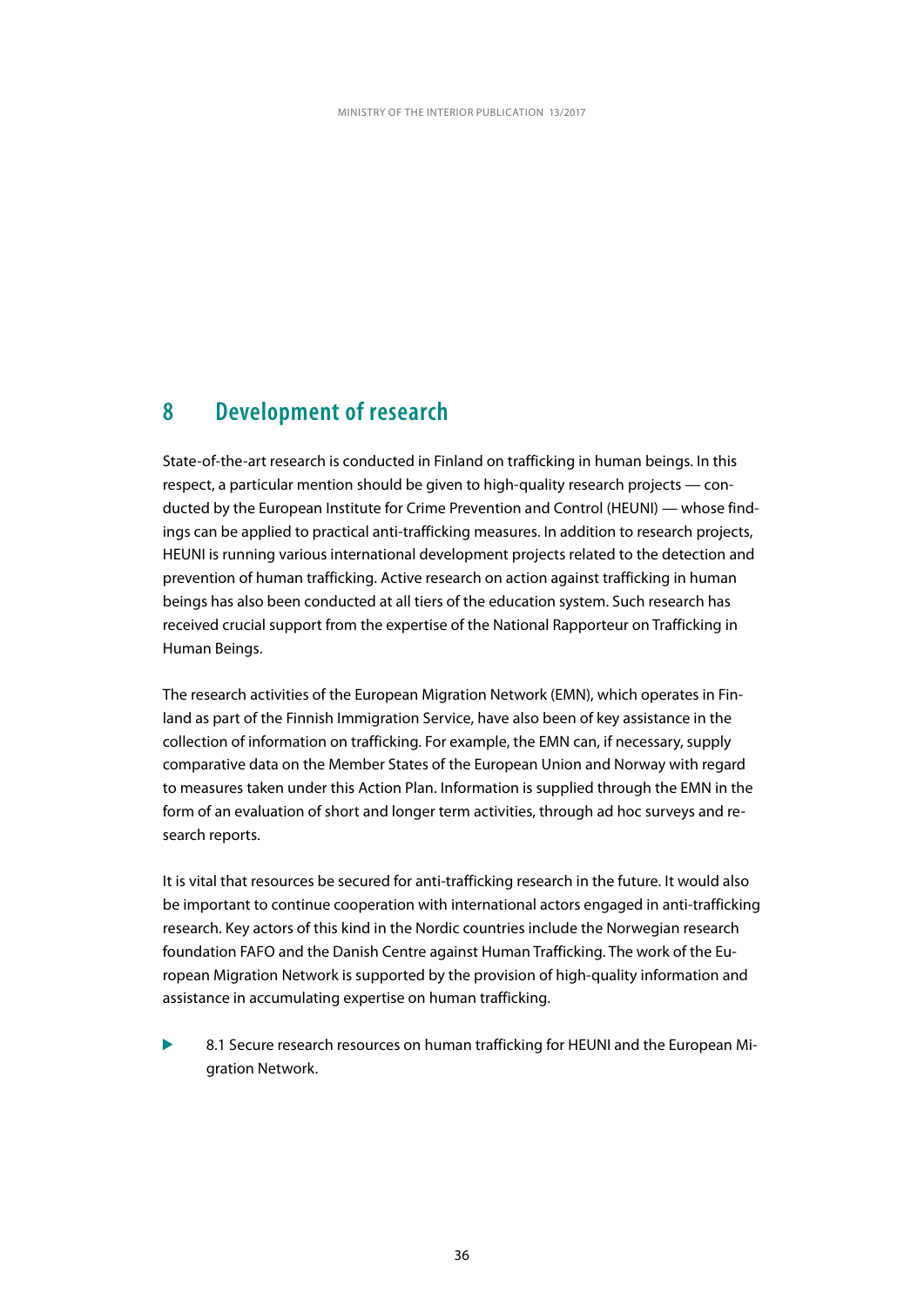Responsible ministries: Ministry of Justice and Ministry of the Interior

Time frame: 2016–2017

Areas of anti-trafficking activity: prevention of human trafficking, protection of victims, measures related to bringing offenders to justice and collaboration with various actors.

#### Relates to:

– The memorandum of the Council of Europe's anti-trafficking body GRETA, appended to the Council of Europe's recommendation CP(2015)1, which, among other recommendations, requests that the Finnish authorities continue conducting and supporting research on human trafficking. According to the memorandum, research serves as a key information source and provides a basis for further action when examining the impacts of current operating principles. Subject areas, according to the memorandum, include human trafficking inside states and new forms of human trafficking, such as human trafficking for the purpose of forcing people to beg and to engage in crime.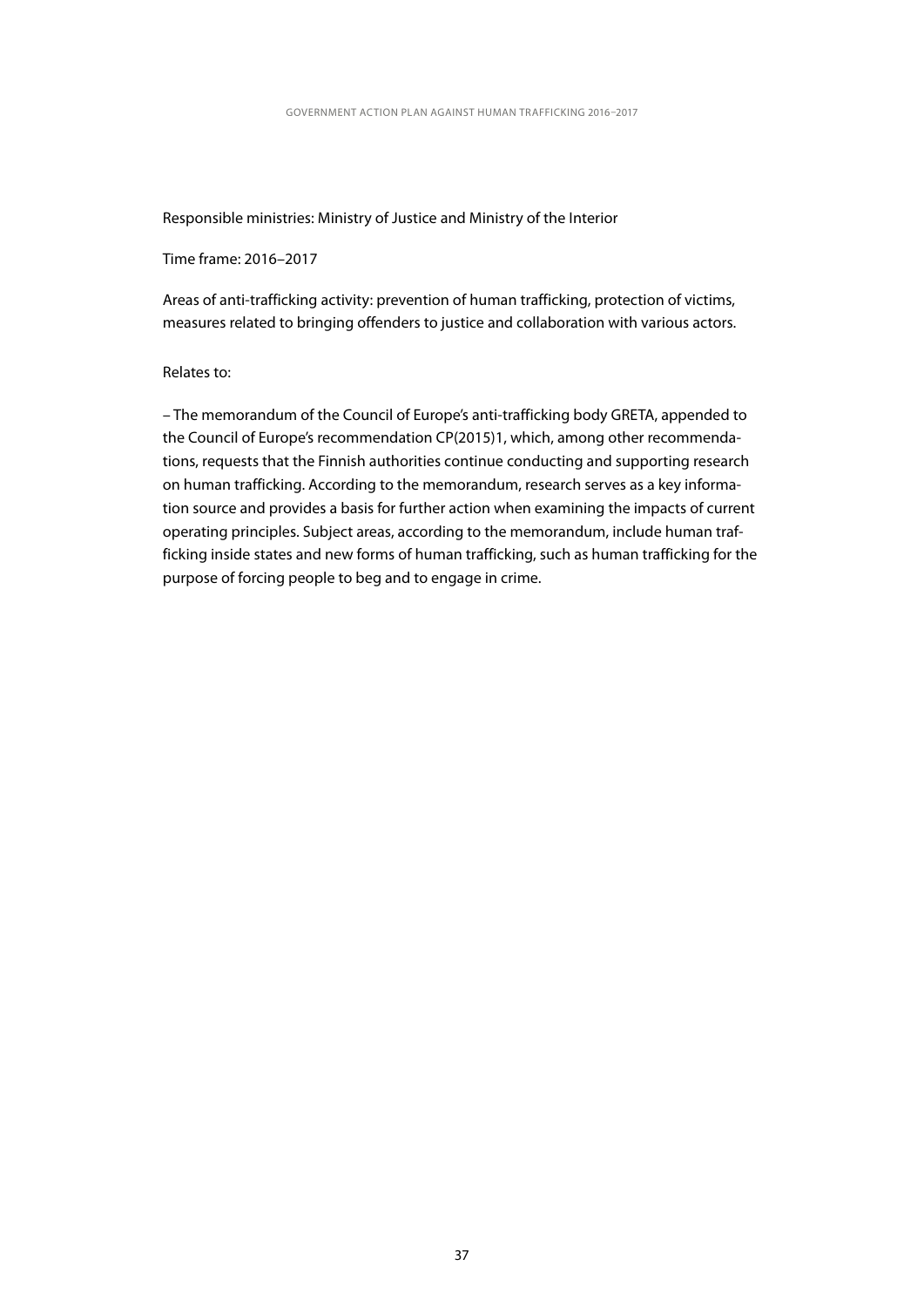### <span id="page-39-0"></span>**9 Taking account of children's circumstances, best interests and rights during anti-trafficking activities**

Child victims of human trafficking and the children of adult victims are in a particularly vulnerable position. All anti-trafficking activities must take account of the circumstances of children, their best interests and their rights. The best interests of children must be the primary concern during all activities involving children.

The United Nations Convention on the Rights of the Child obliges Finland and other parties to the Convention to protect children from all types of sexual exploitation and abuse. According to the Convention, the contracting states must take all measures required to prevent the abduction of, sale of or trafficking in children for any purpose or in any form.

The Convention is supplemented by the Optional Protocol on the Sale of Children, Child Prostitution and Child Pornography, which entered into force in Finland in 2012. A child who has fallen victim to exploitation or abuse must receive assistance. This helps to promote the child's recovery and social reintegration. Preventive measures with regard to human trafficking, including child welfare services and crime prevention, must take account of the fact that children are particularly vulnerable to human trafficking. Collaboration between the police and child welfare authorities is a prime example of a key activity in this respect.

The Government anti-trafficking network includes various key authorities and organisations involved in taking practical steps to secure the position of children, and a representative of the Ombudsman for Children. To secure collaboration against child trafficking, it is crucial that the Ombudsman for Children and other expert bodies continue to liaise closely when planning anti-trafficking activities.

Government anti-trafficking coordination promotes the prevention of child trafficking, the recognition, assistance and protection of child victims, the apprehension of child traffickers, and the investigation and prosecution of the related crimes. In this respect, it should also be mentioned that the second measure in this Action Plan — enhancing the effec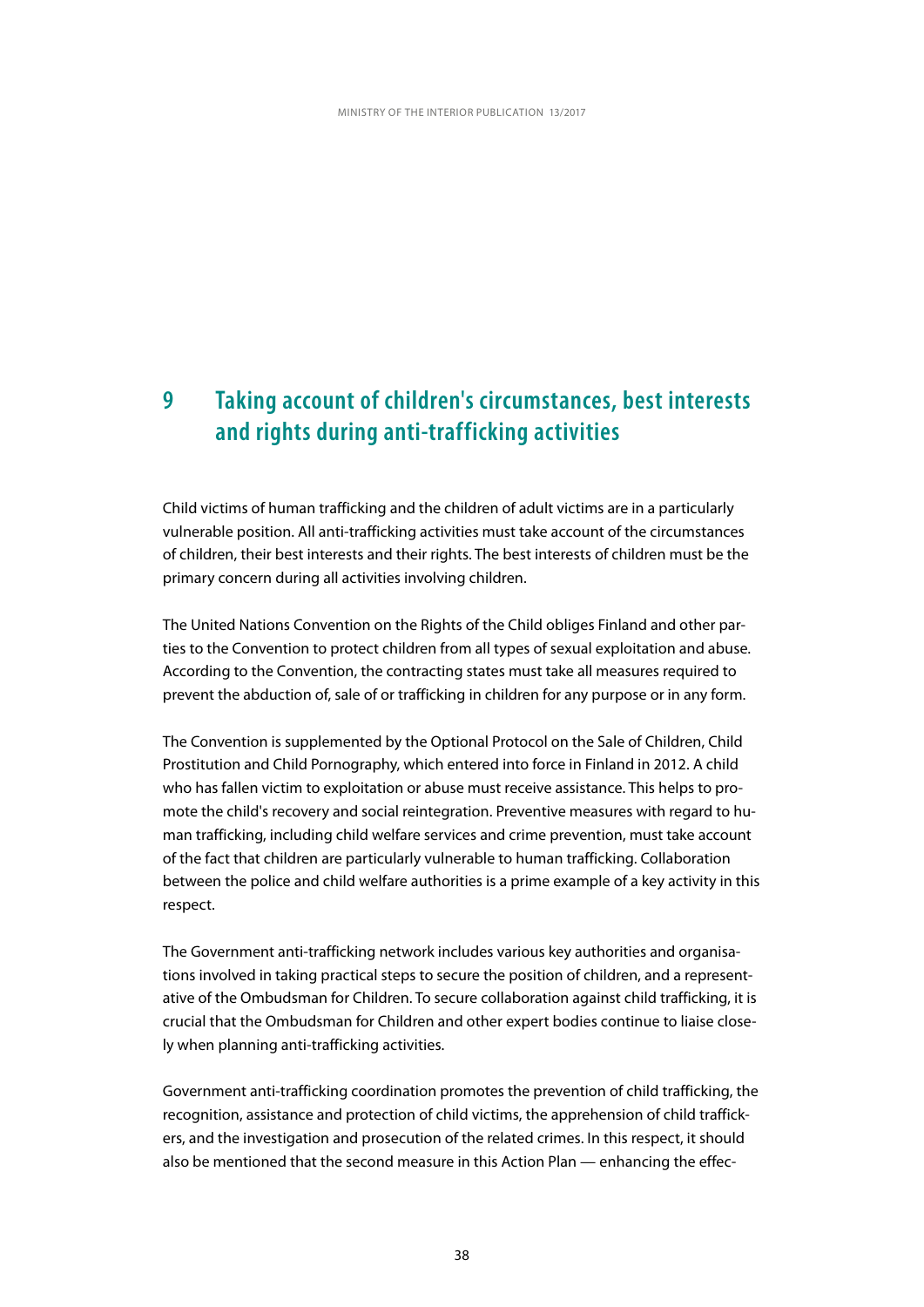tiveness of outreach work among victims of human trafficking and improving the identification of and assistance for such victims — emphasises measures for prioritising the best interests of the child when developing anti-trafficking activities.

The authorities and non-governmental organisations work in close collaboration in the prevention of child trafficking and enhancing awareness of the problem. NGOs should be encouraged to apply for funding for anti-child-trafficking activities from both Finnish and international sources of funding. NGOs engaged in action against child trafficking are kept closely connected to the anti-trafficking network.

- 9.1 The authorities work in close collaboration with non-governmental organisations in preventing child trafficking and enhancing anti-child-trafficking awareness.
- 9.2 Non-governmental organisations are facilitated to participate in internationally funded projects by measures such as the active distribution of information on such projects and, if necessary, the provision of expert assistance on issues of substance.
- $\blacktriangleright$ 9.3 One of the focus areas in enhancing the effectiveness of outreach work with victims of human trafficking and improving the identification of and assistance for such victims (measure 2) will involve taking account of children's circumstances, best interests and rights.

Responsible ministries: Ministry of the Interior, Ministry of Justice, Ministry for Foreign Affairs, Ministry of Social Affairs and Health, Ministry of Economic Affairs and Employment

Time frame: 2016–2017

Areas of anti-trafficking activity: prevention of human trafficking, protection of victims, measures related to bringing offenders to justice and collaboration with various actors.

#### Relates to:

– The recommendation in the National Rapporteur on Trafficking in Human Beings' report for 2014, that the action plan should take account of the child's perspective.

– The Council of Europe's recommendation CP(2015)1, according to which particular attention should be paid in Finland to the child victims of human trafficking, including minors who are not in the custody of a parent or guardian.